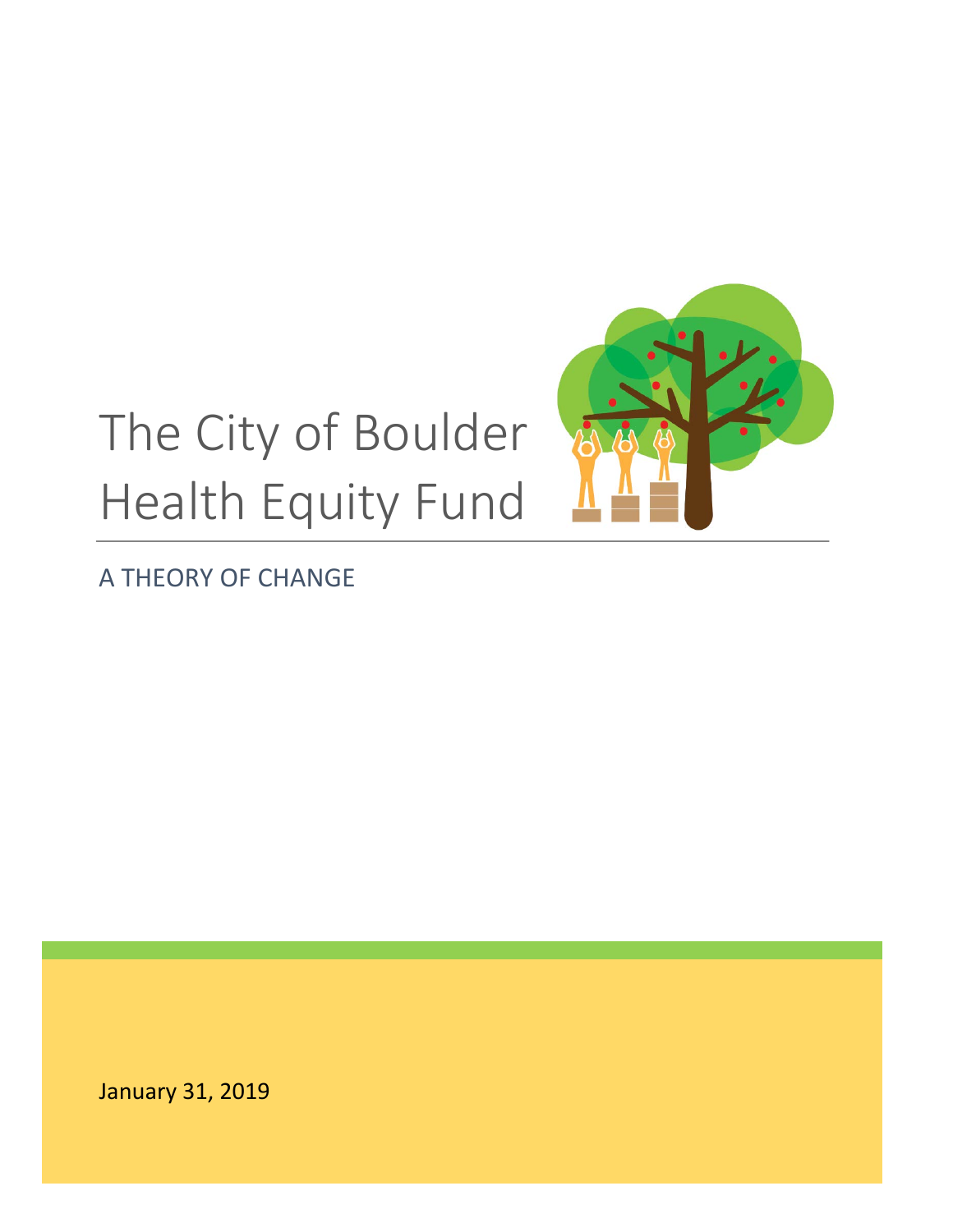#### Table of Contents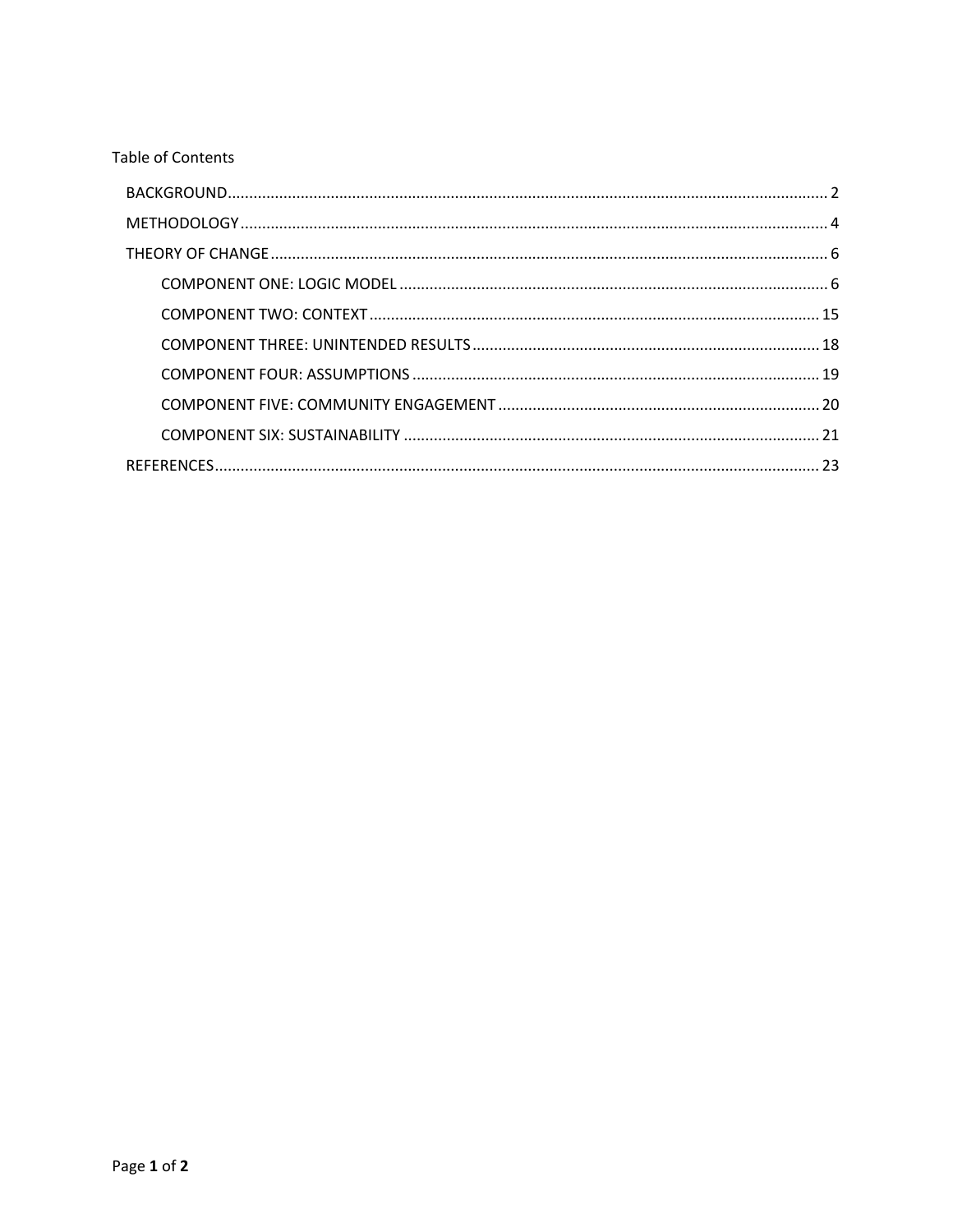# <span id="page-2-0"></span>BACKGROUND

The Theory of Change describes the long-term strategic focus for the Health Equity Fund (HEF) that is aligned with the legislative intent of the Sugar Sweetened Beverage Product Distribution Tax (SSBPD Tax) ordinance, rooted in evidence-based research, and aimed at the city-wide advancement of health equity.

#### Sugar Sweetened Beverage Product Distribution Tax

In 2016, the city of Boulder voters passed ballot issue 2H authorizing the SSBPD Tax. The measure imposes an excise tax of two cents (\$0.02) per fluid ounce on the distribution of sugar-sweetened beverages, such as soda, energy drinks and other sweetened beverages that contain at least five grams of caloric sweetener per twelve fluid ounces. Certain drinks, such as infant formula, milk products, alcoholic beverages and 100 percent natural fruit and/or 100 percent vegetable juice, are exempt.

Revenue collected from the SSBPD Tax, less the costs of collecting the tax and fund administration, is used for the HEF, a dedicated source that aims to reduce health disparities and improve health equity throughout the city. Boulder Revised Code Section 3-16-11 defines purposes for the tax revenue as health promotion, general wellness programs and chronic disease prevention.

#### Health Equity Fund Governance and Funding Allocation

Most funding from the HEF has been distributed to governmental and non-profit agencies through competitive requests for proposals. Each year, non-profit organizations, government agencies and institutions serving Boulder residents can request funding for programs that meet HEF criteria. Funding recommendations are made by the Health Equity Advisory Committee (HEAC), a nine-member committee appointed by the city manager.

Since the tax went into effect on July 1, 2017, the city has awarded funding to programs aimed at decreasing health disparities and increasing health equity in the city. HEF funded program priority areas include:

- Chronic disease prevention through physical fitness, food and water security, or health and wellness education;
- **Physical, dental, or behavioral health services;**
- **Research or educational campaigns designed to identify, understand, and address health** disparities;
- Systems integration or collaborative approaches that provide more coordinated, efficient, and effective health services; and
- **I** Innovative programs to advance health equity.

The City has partnered with Health Management Associates to develop the Theory of Change for the HEF.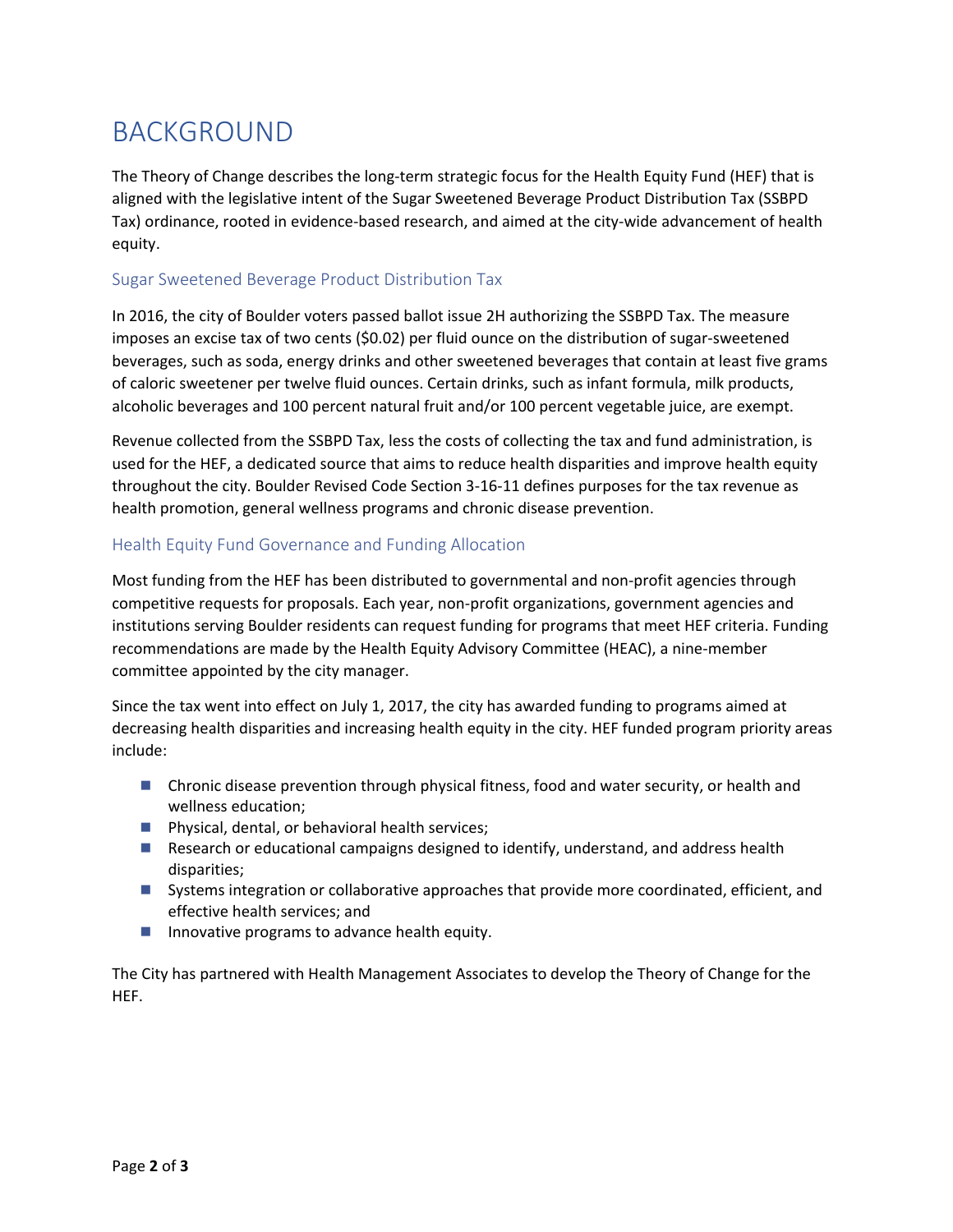#### What is a Theory of Change?

One of the most difficult components of any evaluation is attribution or demonstrating cause and effect. Without an experimental design, it is often impossible to state, with certainty, that something (i.e., improved health) is caused by something else (i.e., HEF activities). In the absence of rigorous experimental design, the evaluation must document activities, measure both short-term and longerterm outcomes, and make some logical assertions that the activities undertaken might have been related to the outcomes. To do this, it is essential to develop a clear articulation of the Theory of Change logic behind HEF grantee activities.

A Theory of Change begins to answer a set of key questions:

- *Who* should benefit from the HEF?
- *What* benefits are to be achieved from the HEF?
- *When* will the city achieve them using the HEF?
- *How will the city make this happen through the HEF?*
- **M** Where and under what circumstances will HEF work most effectively to achieve what the city and its residents desire?
- **Why will the Theory of Change be reality?**

There are six key components of a Theory of Change, as illustrated in Figure One:

- **Logic model**, to identify one or more causal HEF mechanisms by which change might come about for individuals, groups and/or communities.
- **Context**, to identify and allow for understanding the circumstances in which HEF is implemented and to what extent change in context might affect activities and results.
- Unintended results, to identify potential for positive and negative unintended results of HEF.
- **Assumptions**, which are clearly stated beliefs upon which the Theory of Change would be based, including both beliefs about the context in which HEF is implemented and





beliefs regarding the cause-effect relationships shown in the logic model.

- **Community engagement,** to articulate how it is that the target communities, including grantees and those being served, become engaged in HEF.
- **Sustainability**, or the way in which results are expected to be sustained after HEF funding ends.

A valuable benefit of a Theory of Change is that it provides a framework for a "change story" – a coherent narrative about how the HEF is improving the health of the community, especially for populations experiencing disparities related to health equity issues. This can be useful for communicating important information about the HEF and its grantee projects to potential partners,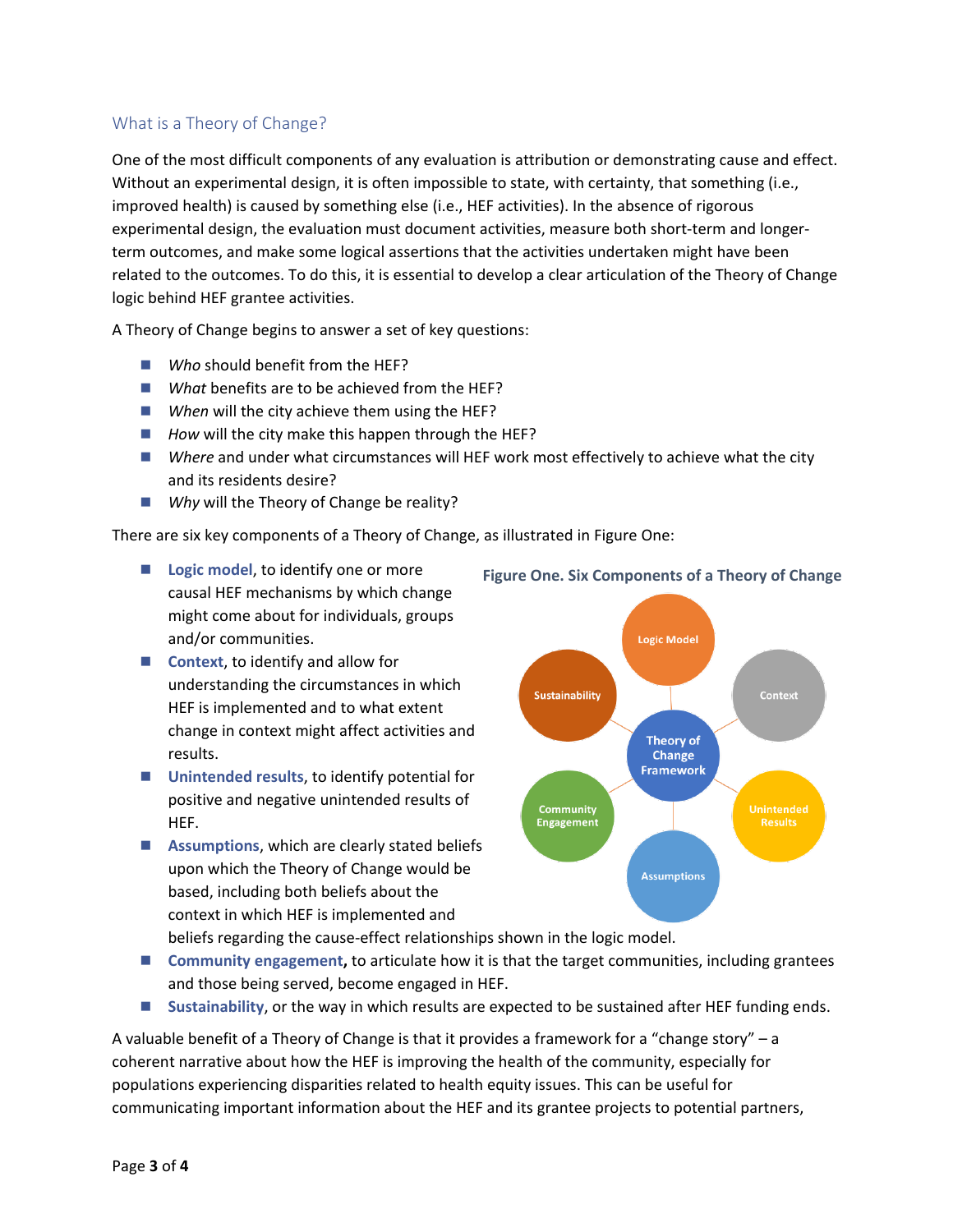participants and policymakers, and for providing a consistent point of reference for those involved in implementing and managing HEF projects. For example, policy makers will be able to describe how the SSBPD Tax is being used strategically to reduce health costs in the city. Local agencies will be able to state how their programs fit into the goals of the HEF. Lastly, individual success stories will highlight the reduction of health inequities. Ultimately, everyone will be able to point to the same goals and articulate their roles clearly.

# <span id="page-4-0"></span>METHODOLOGY

HMA used several different methods of data collection and information gathering, including document review, key informant interviews, focus groups, and deep listening community sessions to ensure stakeholder engagement. This engagement helped to develop of a common understanding of how the HEF works and is intended to work, and to define desired community-level impact indicators of change. Specifically, between October 2018 and January 2019, HMA reviewed existing documentation that explains the development and purpose of the HEF, as well as existing research, evaluation, and other evidence from similar projects, programs, and policies related to municipal-based health equity initiatives in Colorado and around the United States. HMA conducted focus groups and key informant interviews with HEAC members and leaders in public health. HMA also facilitated a discussion concerning drivers of health inequity within the city as well as desired health equity impacts among HEF grantee organizations at the 2018 Health Equity Fund Summit. Lastly, HMA conducted focus groups among individuals served by HEF grantee organizations. Twenty people from the community participated across two focus groups.

This mixed method approach allowed the city to incorporate critical on-the-ground knowledge and expertise of community partners to inform the Theory of Change, including a logic model and future evaluation framework.

#### Developing a Theory of Change for Health Equity

Foundational to the Theory of Change is an understanding of the desired health equity outcome, or vision of health equity, answered in part by four key questions:

1. Is there a specific area of health disparity to eliminate?

Stakeholder input and a review of city and county-level data were taken into consideration when beginning to understand where areas of disparity in health and social determinants of health (SDOH) exist within Boulder. A few examples of existing health inequities in Boulder include:<sup>[1](#page-4-1)</sup>

- Two times as many Hispanic residents of Boulder County experience obesity, compared to their White neighbors, 26.8 percent and 11.7 percent respectively;
- **Nearly two times as many older (65 plus years of age) residents of Boulder County experience** diabetes, compared to their younger neighbors, 4.8 percent and 10.8 percent respectively; and
- **Three times as many Hispanic residents of Boulder County self-report poor or fair health** compared to their White neighbors, 9.3 percent and 31.4 percent respectively.

<span id="page-4-1"></span><sup>&</sup>lt;sup>1</sup> Data are provided by Boulder County Health Compass, available at<http://www.bouldercountyhealthcompass.org/>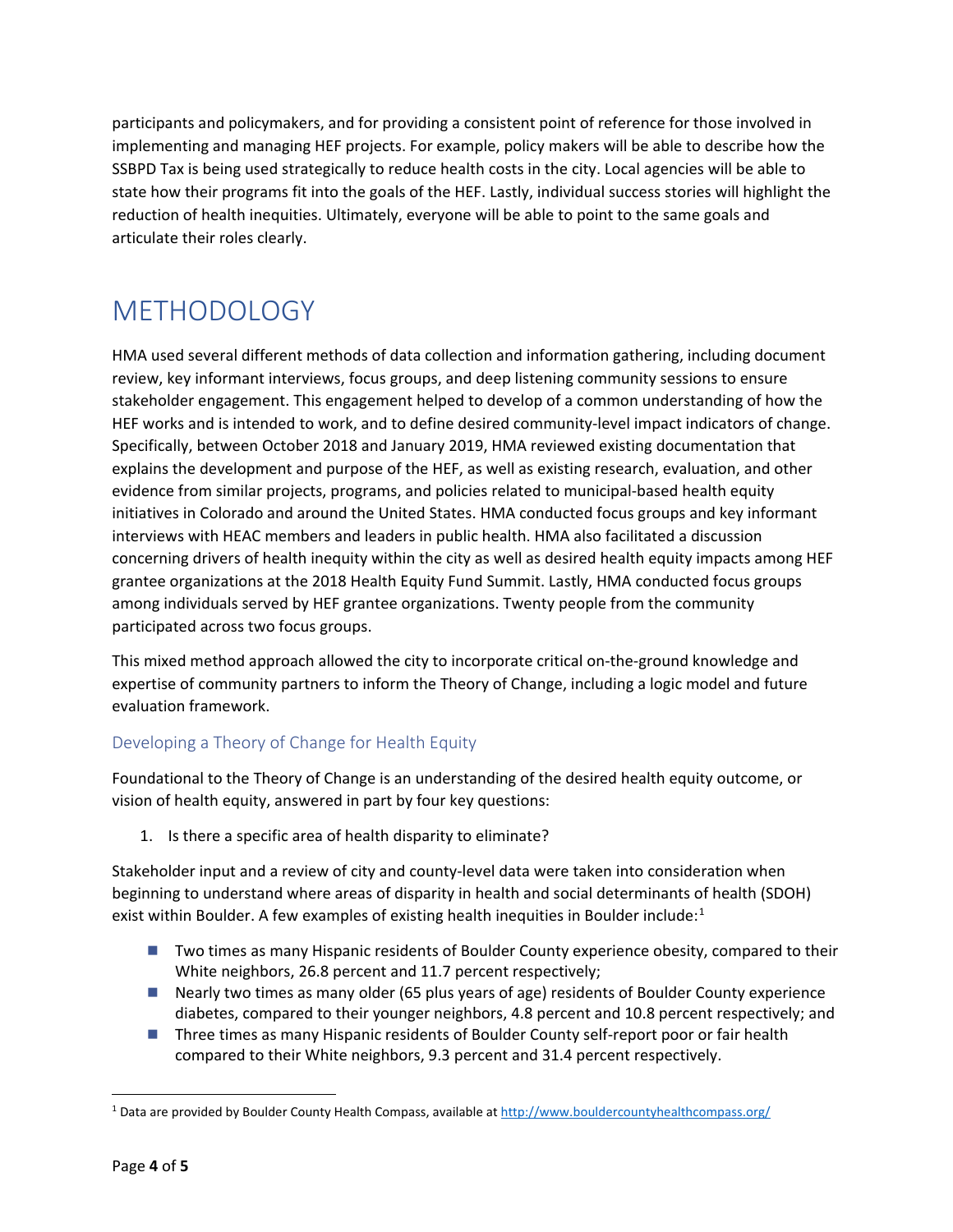A few examples of existing disparities in the SDOH in Boulder County include:

- **Just under 20 percent of Hispanic families live below poverty in Boulder County, compared to** 3.9 percent of White families; and
- The median household income for Hispanic families in Boulder County is \$44,927, compared to \$76,591 for White families.
- 2. At what scale will there be change?

Achieving health equity in Boulder requires change on the individual, community and system levels. Ayers presents a set of core elements that together make up the "Triple Aim of Health Equity". <sup>[2](#page-5-0)</sup> The elements include: 1) expand the understanding of what creates health, 2) implement health in all policies with equity as the aim, and 3) strengthen community capacity to create their own healthy future. These elements suggest a need to build capacity of individuals, communities, and systems to act with health equity at the forefront as well as develop a greater understanding of the social and structural determinants of health.

Furthermore, Braverman et al. (2017) provides the following guiding principle: "Piecemeal approaches targeting one factor at a time are rarely successful in a sustained way. Approaches are needed that both increase opportunities and reduce obstacles. Successful approaches should address multiple factors, including improving socioeconomic resources and building community capacity to address obstacles to health equity" (p. 10).<sup>[3](#page-5-1)</sup> This research suggests that HEF investments, including both funds directly given to grantees as well as the city's administration of the HEF and capacity building activities, should include multi-pronged activities targeting individuals, organizations, and community assets and barriers to health equity. Therefore, the Theory of Change for the HEF includes a diverse array of funded activities including education, advocacy, and engagement of healthy living and policies, activities to address SDOH, and activities to build the infrastructure or capacity of individuals, organizations, and community to act with equity at the forefront.

This research supports an assumption that the HEF can advance health equity through changing social norms, building capacity, and/or increasing opportunities to health equity. It is assumed that the HEF directly and indirectly drives these change mechanisms. The extent to which this occurs will be the focus of the HEF future evaluation efforts.

3. What will "health equity" look like?

Equity is about making sure people get fair access to opportunities to realize their health potential regardless of their life circumstances. Therefore, achieving health equity requires "improving access to the conditions and resources that strongly influence health".[4](#page-5-2) Health equity should *look like* an overall improvement in access to and quality of the conditions and resources that bring about health. Conditions that bring about health include improved cultural competence and delivery of health and social services, greater integration and/or collaboration of services, and the inclusion of equity in

<span id="page-5-0"></span> <sup>2</sup> Ayers, J. (2016, July). *Next Steps in Health Equity: Addressing Racial and Economic Inequality*. Presented at the Grantmakers in Health, Minnesota Department of Health.

<span id="page-5-1"></span><sup>&</sup>lt;sup>3</sup> Braverman, P., Arkin, E., Orleans, T., Proctor, D., & Plough, A. (2017). What Is Health Equity? And What Difference Does a definition Make? Princeton, NJ: Robert Wood Johnson Foundation.

<span id="page-5-2"></span> $4$  Ibid.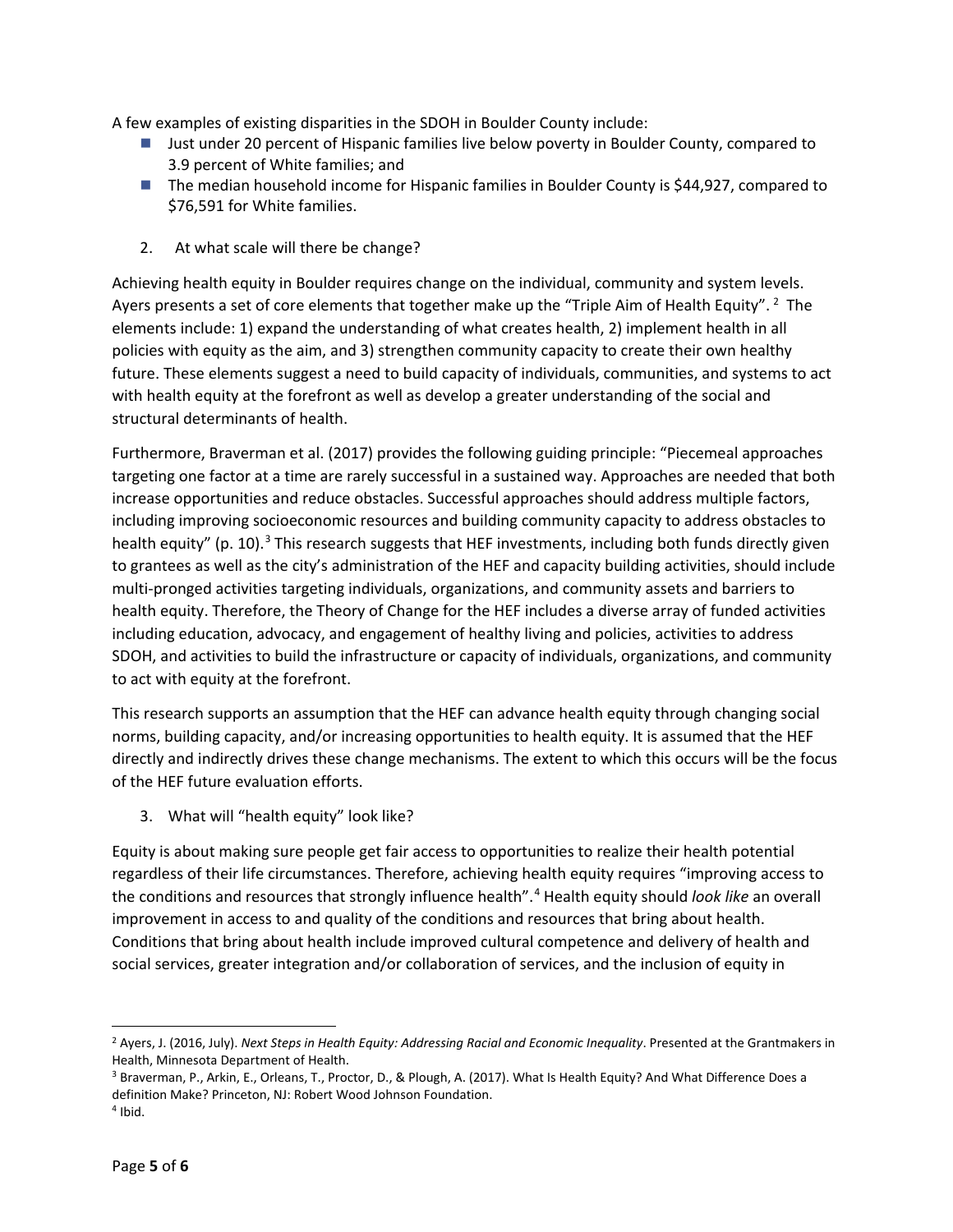organizational and community decision-making. Advancement of health equity because of these improvements may present itself through an evaluation of the following:

- Outcomes by target population, such as low-income population, elderly and/or individuals with developmental disability;
- Outcomes by target health inequity, such as rates of obesity and/or diabetes; and
- A combination of health inequity with specific target population, such as elderly population and chronic disease management or Latinx/Hispanic population and rates of obesity.
- 4. When are the results expected to occur?

City staff, HMA and community stakeholders will develop an evaluation framework to track and measure health equity results defined in the HEF Theory of Change. This framework will include shortterm (one to three year) and long-term (eight to ten year) outcomes.

Based on this vision of health equity, the following Theory of Change has been developed.

# <span id="page-6-0"></span>THEORY OF CHANGE

# <span id="page-6-1"></span>COMPONENT ONE: LOGIC MODEL

The logic model presents a picture of how the HEF works to advance and achieve health equity in the city. As the term suggests, the logic model depicts the logic behind the HEF and illustrates the inputs, activities, outputs, short-term outcomes, intermediate outcomes, and long-term outcomes. Flowing from left to right, it illustrates:

- 1. **Inputs**, or resources that the City has available to implement the HEF;
- 2. **Activities** that the HEF invests in to achieve desired outcomes;
- 3. **Outputs**, or the immediate and measurable products of HEF's investments and activities. These outputs are part of the process evaluation and help track the degree to which HEF grantees and the City are meeting their implementation goals;
- 4. **Short-term outcomes**, or the goals that the HEF will be working to achieve within any one granting cycle. Meeting these short-term outcomes leads to meeting the intermediate and longterm outcomes;
- 5. **Intermediate outcomes**, or the goals that the HEF will be working to achieve upon conclusion of a granting cycle and ideally, within one to three years of any one granting cycle. Meeting these intermediate outcomes leads to HEF getting closer to its set of long-term outcomes; and
- 6. **Long-term outcomes**, or the goals established by the HEF with input from its stakeholders that the HEF is working towards regarding reducing health inequities. They will be measured over the course of several years (eight to ten years) and include measurement of health changes meaningful to the health inequities being targeted by the HEF.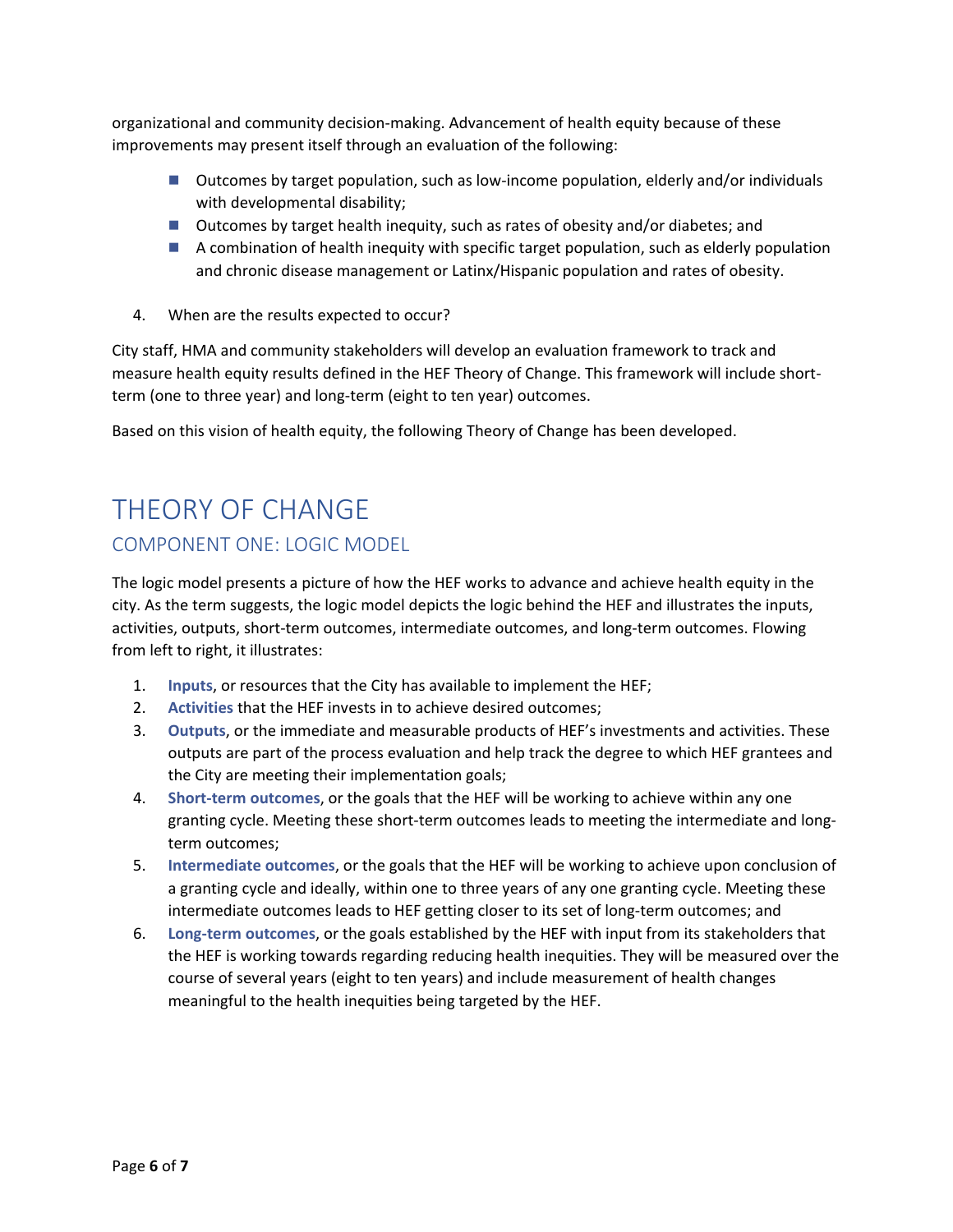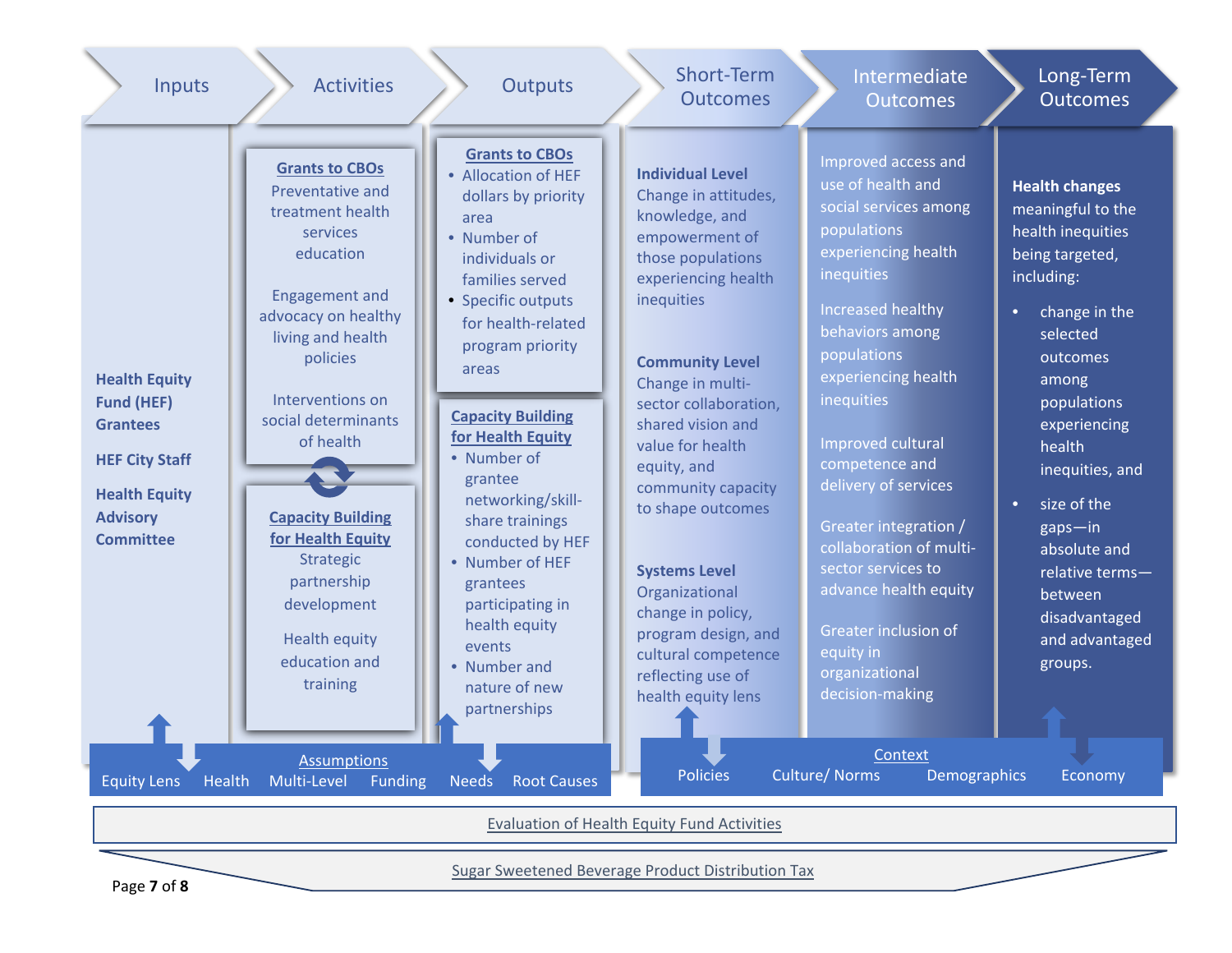The following sections describe each element of the logic model, the relationship between elements, and how the logic model as a whole can help measure HEF results and impact.

#### Inputs

Inputs are the resources available to undertake the initiative and are needed for the Theory of Change to be successful. The evaluation will track the availability and use of these resources throughout the initiative. These resources and/or inputs include:

- City staff administering the HEF which contributes strategic guidance, leadership, and capacity building resources;
- **Health Equity Advisory Committee (HEAC) composed of community representatives invested in** advancing health equity in Boulder. The HEAC contributes advisory and technical support to the administration of the HEF<sup>[5](#page-8-0)</sup>; and
- **Non-profit organizations, government agencies, and institutions that serve the city's residents** who receive HEF funding and meet the HEF eligibility criteria. HEF grantees implement the activities that advance health equity.

# **Activities**

Activities describe the priority HEF tasks that will help achieve its goals, including:

- **Allocate grants from the HEF to support the activities of Boulder's community-based** organizations (CBOs); and
- **Build capacity for healthy equity through activities that grow theoretical understanding of equity** and build practical skills to apply this knowledge among HEF grantees and City staff.

The activities undertaken as part of the initiative will be measured as part of the evaluation.

#### Grants to CBOs

In many cases, the HEF funding decisions that directly fund CBO activities already align with best practices for health equity funding identified in the literature. However, some grantee proposals and funding decisions could be refined to improve outputs and health outcomes. Table One contains examples of activities that have been identified as best practice in the literature. Some of these align with current funding decisions, and others can serve as inspiration for future funding decisions.

<span id="page-8-0"></span><sup>&</sup>lt;sup>5</sup> To learn more about the HEAC and its purpose, visi[t https://bouldercolorado.gov/human-services/health-equity-advisory](https://bouldercolorado.gov/human-services/health-equity-advisory-committee)[committee](https://bouldercolorado.gov/human-services/health-equity-advisory-committee)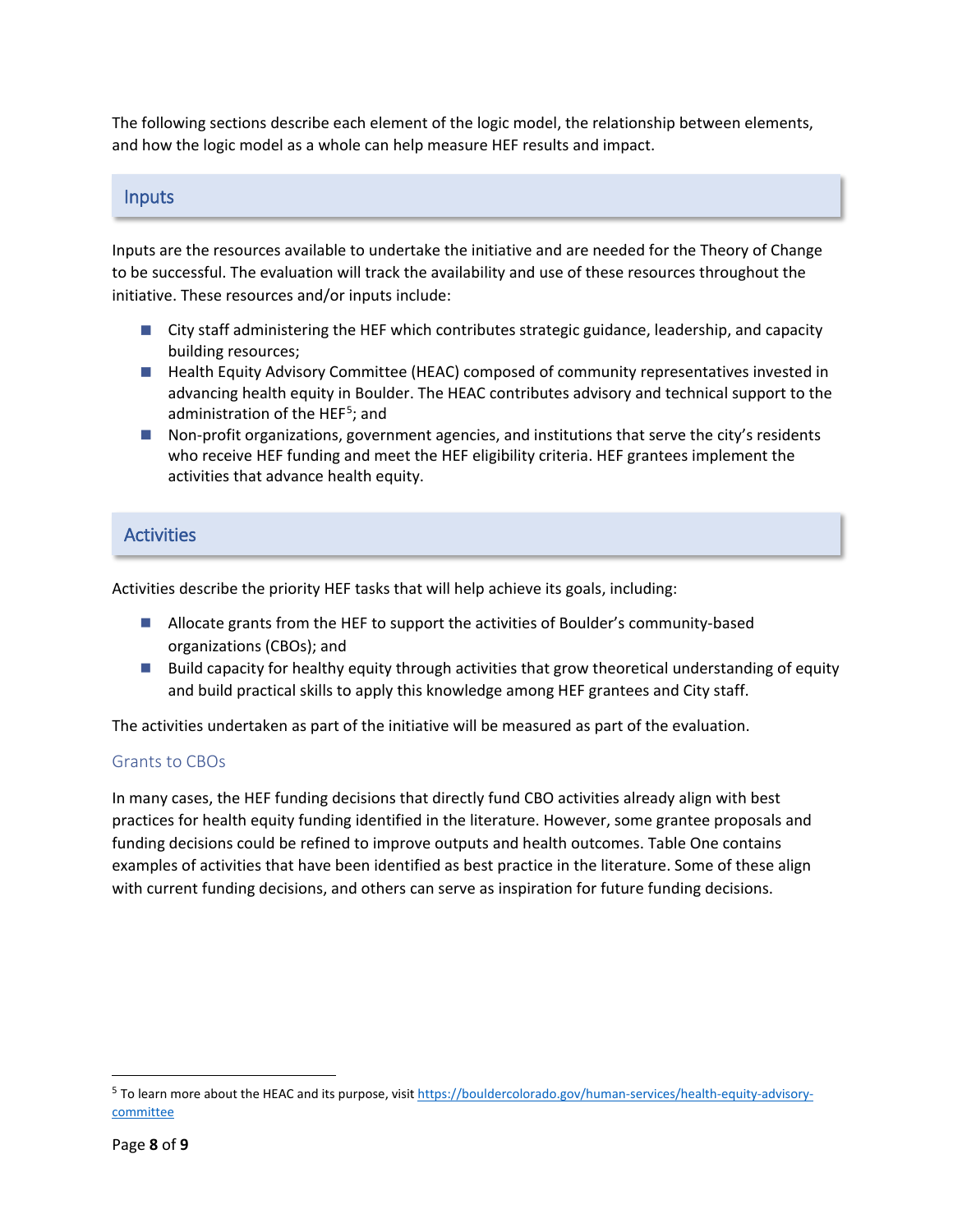| <b>Preventative and</b><br><b>Treatment Health Services</b>                                                                                                                                                                                                                                                                       | <b>Education, Engagement, and</b><br><b>Advocacy</b>                                                                                                                                                                                                                                                                                                                                                         | <b>Interventions on SDOH</b>                                                                                                                                                                                                                                                                                                                                                              |
|-----------------------------------------------------------------------------------------------------------------------------------------------------------------------------------------------------------------------------------------------------------------------------------------------------------------------------------|--------------------------------------------------------------------------------------------------------------------------------------------------------------------------------------------------------------------------------------------------------------------------------------------------------------------------------------------------------------------------------------------------------------|-------------------------------------------------------------------------------------------------------------------------------------------------------------------------------------------------------------------------------------------------------------------------------------------------------------------------------------------------------------------------------------------|
| • Implement school-based<br>dental programs (Culler et<br>al. 2017);<br>• Facilitate community<br>health worker training<br>(Brach and Fraserirector,<br>$2000$ ;<br>• Increase availability of<br>clinical interpreter services<br>(Brach and Fraserirector,<br>2000); and<br>• Increase risk factor<br>screening (Record et al. | • Conduct health-coach home<br>visits (Ahn et al. 2017);<br>• Conduct registered dietitian<br>visits (Ahn et al. 2017);<br>• Place point-of-decision prompts<br>on public signage to boost physical<br>activity. (Martin et al. 2015);<br>• Foster patient-physician-health<br>coach collaboration (Record et al.<br>$2015$ ; and<br>• Increase access to recreational<br>facilities (Franckle et al. 2015). | • Establish a full-service food<br>retailer in a neighborhood<br>(Abeykoon et al. 2017);<br>• Provide medically tailored meals<br>to individuals living with chronic<br>illness (Cohn and Waters 2013);<br>• Improve energy efficient housing<br>(e.g. warming) (Thomson et al.<br>$2008$ ; and<br>• Rehouse residents into safer,<br>more stable housing units<br>(Thomson et al. 2008). |
| $2015$ ).                                                                                                                                                                                                                                                                                                                         |                                                                                                                                                                                                                                                                                                                                                                                                              |                                                                                                                                                                                                                                                                                                                                                                                           |

#### **Table One. Best Practice Examples of Activities for Advancing Health Equity**

# Capacity Building for Health Equity

Capacity building activities may include training on health equity, anti-bias training, learning collaboratives, and networking events. Building a solid infrastructure for health equity requires a focus on strategies that grow theoretical understanding of equity, oppression, and power, and impart practical skills to apply this knowledge.<sup>[6](#page-9-0)</sup> The sample of activities listed in the logic model under "Capacity Building for Health Equity", and further described in Table Two, aim to reaffirm current decisions and propose ideas about the types of programs the HEF might support in the future.

| Table Two: Dest Flattice Examples of How to Dana Capacity for Health Equity |                                              |  |  |
|-----------------------------------------------------------------------------|----------------------------------------------|--|--|
| <b>Strategic Partnership Development</b>                                    | <b>Health Equity Education and Training</b>  |  |  |
| • Target recruitment of diverse leadership on public                        | • Facilitate peer-led group health education |  |  |
| committees (Health Equity and Community Voice report,                       | (Anderson et al. 2015);                      |  |  |
| $2018$ :                                                                    | • Conduct Implicit bias training programs    |  |  |
| • Cultivate diverse leadership via workshops and coaching in a              | (Devine et al. 2012);                        |  |  |
| leadership institute (Bergstrom et al. 2012);                               | • Shared-decision making training programs   |  |  |
| • Host "meet and greets" with local groups to introduce cross-              | (Durand et al. 2014);                        |  |  |
| sector interactions (Bergstrom et al. 2012);                                | • Sponsor community conversations (Health    |  |  |
| • Facilitate regular walking tours with elected officials,                  | Equity and Community Voice report, 2018);    |  |  |
| community leaders, and stakeholders (Bergstrom et al. 2012);                | and                                          |  |  |
| • Foster integration of hospital/clinical leadership and                    | • Dedicate time and space for anti-racism    |  |  |
| community leaders to address chronic disease prevention                     | training & dialogue (Health Equity and       |  |  |
| (Record et al. 2015; Pierce et al. 2017); and                               | Community Voice report, 2018).               |  |  |
| • Fund community coalition-driven interventions (Anderson et                |                                              |  |  |
| al. 2015).                                                                  |                                              |  |  |

#### **Table Two. Best Practice Examples of How to Build Capacity for Health Equity**

<span id="page-9-0"></span> <sup>6</sup>Health Equity Guide, available at https://healthequityguide.org/strategic-practices/build-organizational-capacity/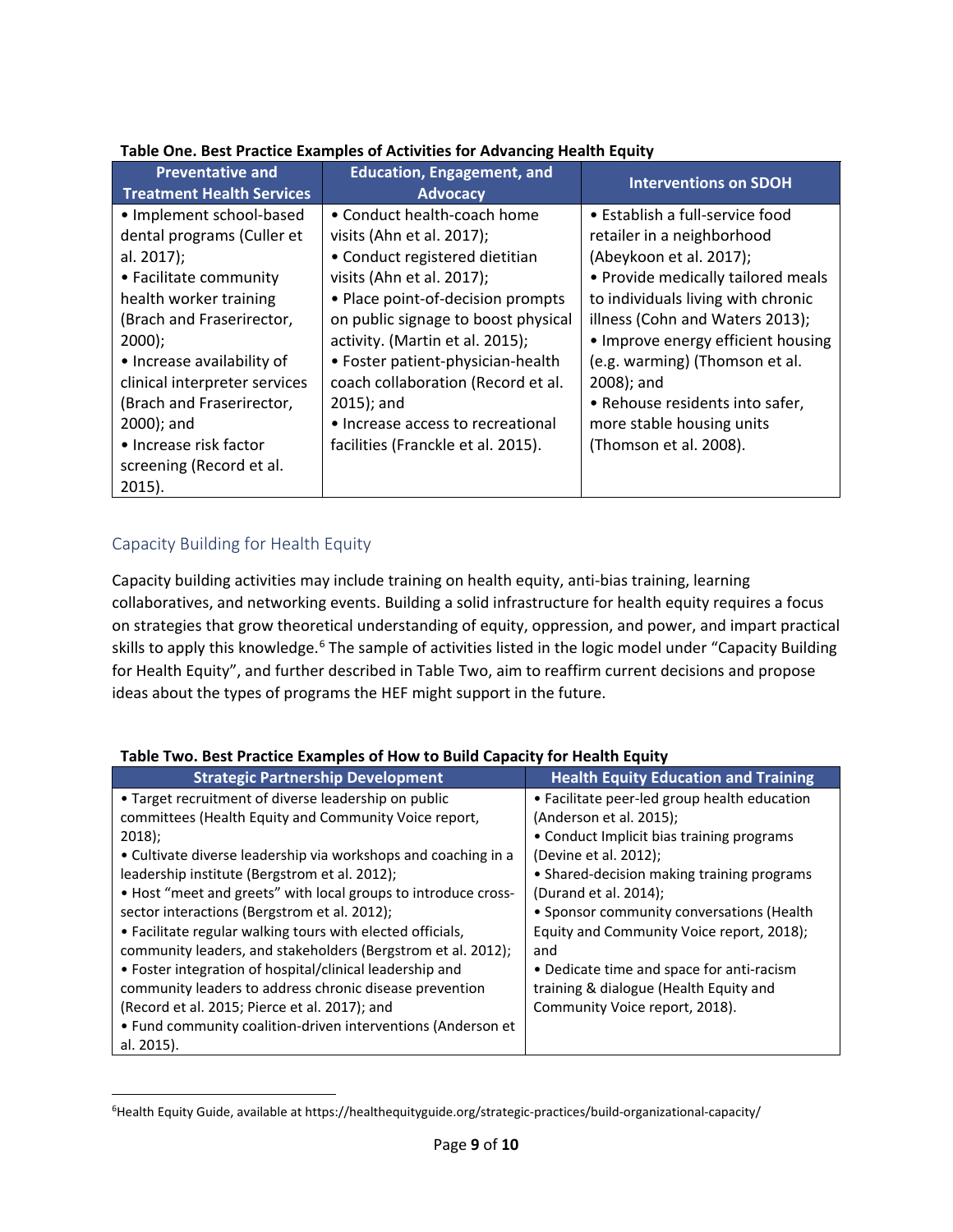# **Outputs**

Outputs are the immediate and measurable products of the HEF investments. Outputs should be meaningful to the city and the HEF stakeholders. The process of developing the evaluation framework will further refine these outputs. Ultimately, the final outputs will reflect current data availability, data collected by the HEF grantees, and stakeholder input.

#### Grants to CBOs

Measuring the designated outputs will determine whether the HEF investments are implemented as planned. Examples of outputs include:

- Allocation of HEF dollars by priority area; and
- Number of unique individuals or families served.

For each HEF program priority area, specific outputs will help determine whether the HEF investments are being successfully implemented. For each priority area, specific outputs will be partly defined by what HEF grantees currently collect as well as what measures are identified during the development of the HEF evaluation framework. Examples of outputs include:

- Amount of food distributed;
- $\blacksquare$  Types of physical fitness activities; and
- Number of educational sessions or topics discussed or presented.

#### Capacity Building for Health Equity

Outputs will also be defined in the evaluation framework that will measure the extent to which capacity building supports the advancement of health equity in the city. Examples of outputs include:

- Number of HEF grantee networking or skill-share trainings conducted by HEF;
- Number of new partnerships facilitated among HEF grantees and/or with other community stakeholders that specifically seek to improve the access and delivery of services to those identified as populations experiencing health inequities;
- Number of HEF grantees (and grantee staff) participating in community convenings and/or trainings on health equity;
- Number and nature of new collaborative partnerships among HEF grantees and between grantees and at-risk community members;
- Number of grantee agencies that increased diversity and meaningful inclusion among board and service staff; and
- $\blacksquare$  Number of community members who respond to a community survey who rank the city as inclusive and welcoming.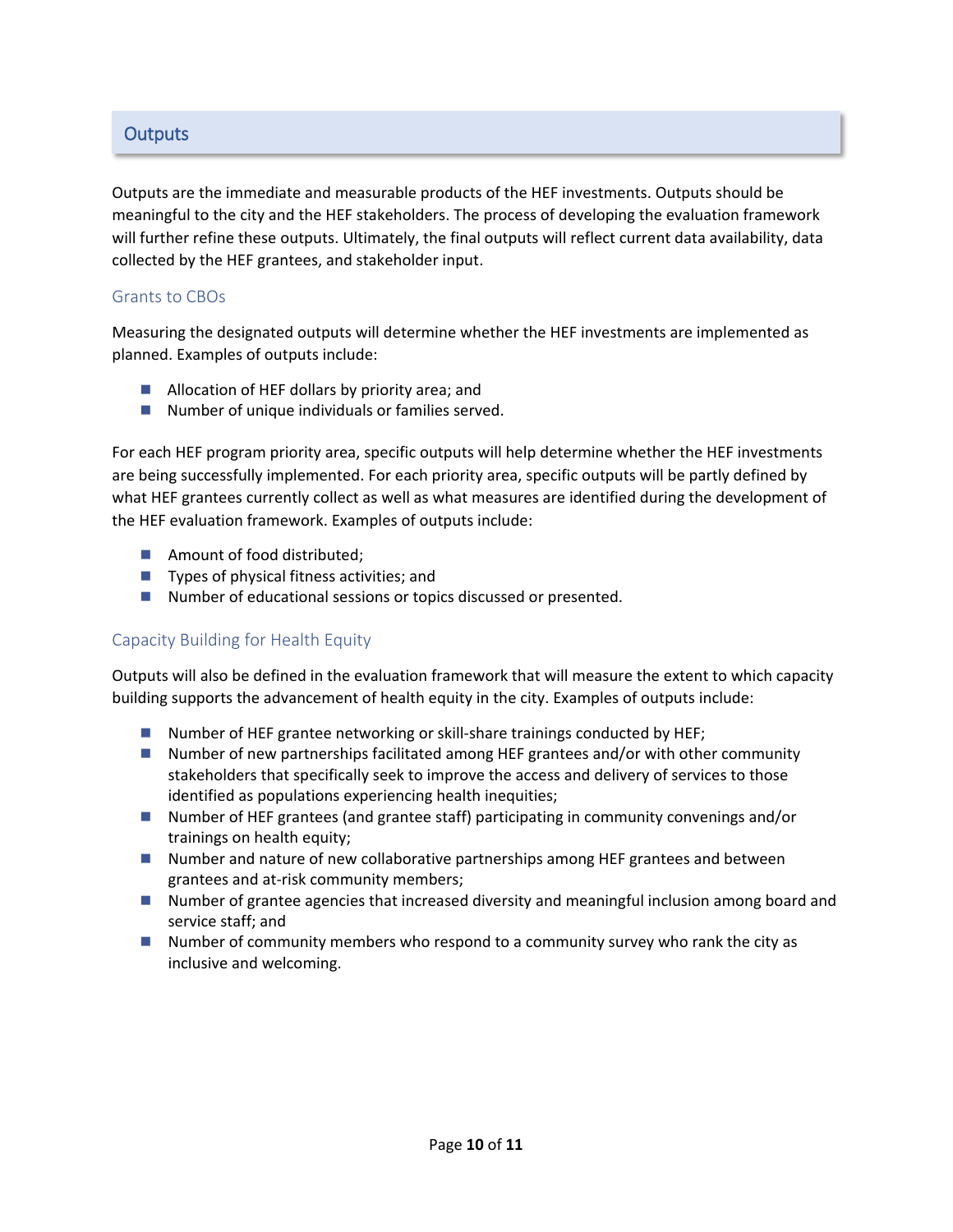## Short-Term Outcomes

Short-term outcomes are positive effects of HEF activities that can be observed or experienced within approximately one year. Specifically, short-term outcomes refer to changes in knowledge, attitudes, or empowerment and may include reports of behaviors that grantee organizations, staff, and service recipients intend to change or are motivated to change. Meeting short-term outcomes leads to meeting intermediate and long-term outcomes. The logic model considers three levels at which the HEF generates beneficial outcomes: individual, community, and systems.

**Individual Level:** The HEF evaluation framework will include a description of individual-level indicators to understand changes in capacity, attitudes, knowledge, and empowerment experienced by individuals receiving services from HEF grantees. Evidence suggests that the types of HEF activities described in the logic model can lead to improved health knowledge, attitudes, and empowerment as well as overall health. Additionally, past and current grantee report similar kinds of outcomes among their service recipients. Such indicators include:

- Decrease in food insecurity (Palar et al. 2017);
- Increased consumption of fruits and vegetables (Palar et al. 2017; Hector et al. 2017; Abeykoon et al. 2017);
- Improved medication adherence (Palar et al. 2017; Ma et al. 2008).
- **Increase in use of preventative health services (e.g. vaccinations, risk screening, dental sealants** etc.) (Knopf et al. 2016; Culler et al. 2017);
- Improved self-reported mental health (Thomson et al. 2008; Gibson et al. 2011; Martin et al. 2015);
- Reduced incidence of delayed or postponed medical care (Ma et al. 2008);
- **Fewer emergency department visits hospitalizations (Ma et al. 2008; Record et al. 2015; Martin** et al. 2015);
- Increased physical activity (Peirce et al. 2017; Kahn et al. 2002);
- Reduced blood glucose levels for individuals with diabetes (Cohn and Waters, 2013);
- **Improvement in aerobic capacity (Kahn et al. 2012);**
- Increased self-efficacy to engage in health promoting behavior (Pierce et al. 2017); and
- Reduced risky behaviors, such as smoking and binge drinking (Record et al. 2015; Palar et al. 2017).

**Community Level:** The HEF evaluation framework will include a description of community-level indicators to understand the extent to which the HEF (indirectly or directly) generates community change. Community-level change necessary for the advancement of health equity includes:

- **Multi-sector collaboration to intentionally further health equity, as potentially measured by the** number of new multi-sector collaborations among HEF grantees;
- Shared vision of and value placed on health equity, which will be measured by the extent to which grantees articulate a shared vision and value placed on health equity as the HEF and thus the vision is shared across all HEF grantees; and
- **E** Community capacity to shape outcomes, as potentially measured by the number of new funding sources to sustain work and/or enhance work beyond HEF funding. This will also be measured by the extent to which there is an increase in awareness of the health inequities that exist in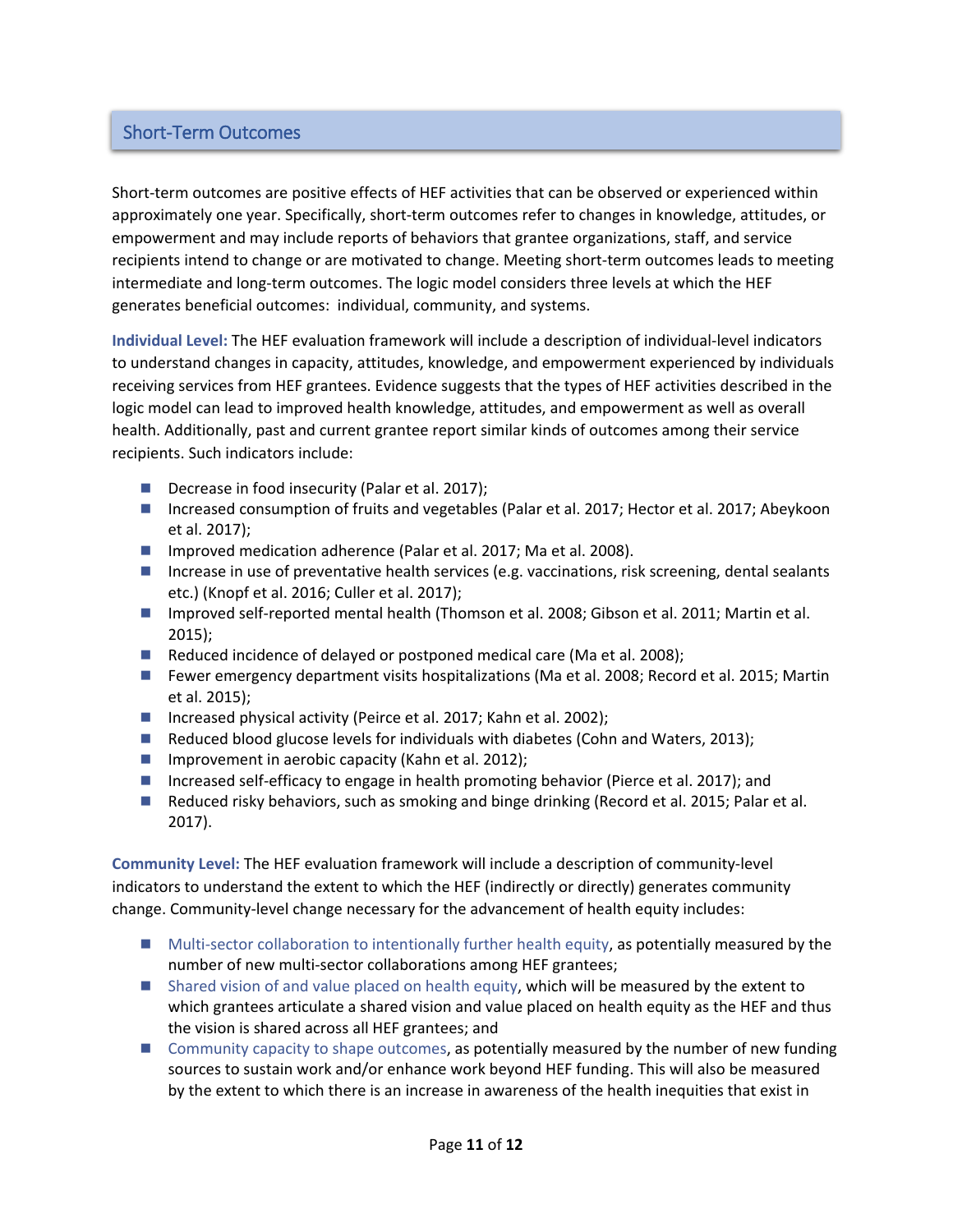Boulder and what drives those inequities. Another measure will be the degree to which there is an increase in knowledge of the ways to reduce obstacles and barriers to health inequity through the application of the health equity lens. This increased awareness and knowledge will be an outcome of the health equity trainings and education.

**Systems Level:** System level factors encompass organizational changes to policies, laws, and power structures within the city government and HEF grantee organizations. The HEF evaluation framework will employ a health equity lens to system-level indicators to measure changes within the city's and grantees' internal and external program and policy design, implementation, and cultural competence. Organizational and program policies and procedures that reflect a health equity lens are more likely to advance overall health equity and achieve desired outcomes. The listed examples of outcomes represent indirect links between health equity-related activities of the HEF and health. These outcomes indicate progress towards health equity resulting from reduced systemic barriers. These include:

- Increased self-reports of trust and shared norms (Anderson et al. 2015);
- Reduced implicit racial bias (Devine et al. 2012);
- Increased intentions to conduct interpersonal interactions without prejudice (Devine et al. 2012);
- Increased planning/hosting ongoing anti-racism training (Washtenaw County, 2019; Lane County, 2016);
- **Increased intentions to hold regular health equity dialogue (Washtenaw County, 2019; Lane** County, 2016); and
- Increased diversity within leadership structure, including among boards.

#### Intermediate Outcomes

Intermediate outcomes are positive effects resulting from one- to three-year HEF activities, e.g. after three consecutive years of program funding. Meeting these intermediate outcomes brings the HEF closer to achieving the long-term outcomes. An evaluation of intermediate outcomes will assess actions taken at the individual, community, and systems levels as a result HEF funding. Intermediate outcomes measure the extent to which the change in knowledge, capacity, attitudes and empowerment resulting from short-term HEF activities led to longer-lasting changes toward health equity. Intermediate outcomes include:

- **Improved access and use of health and social services, including access to quality health** services. Improved access and use will be measured by self-reported changes in access and use of services by service recipients and if data are available, changes in service utilization rates among HEF grantees and other service providers in the city;
- Increased healthy behaviors (such as exercise, fruit and vegetable consumption, quitting smoking). The change in these behaviors will be measured by self-reported changes in health behaviors (e.g. self-reported increase in fruit and vegetable consumption; self-report physical activity);
- **IM** Improved cultural competence and delivery of services (such as interpreters in clinics, materials in English and Spanish). The change in delivery of services will be measured by extent to which policies and procedures have changed among HEF grantees and the city as well as self-reported experience;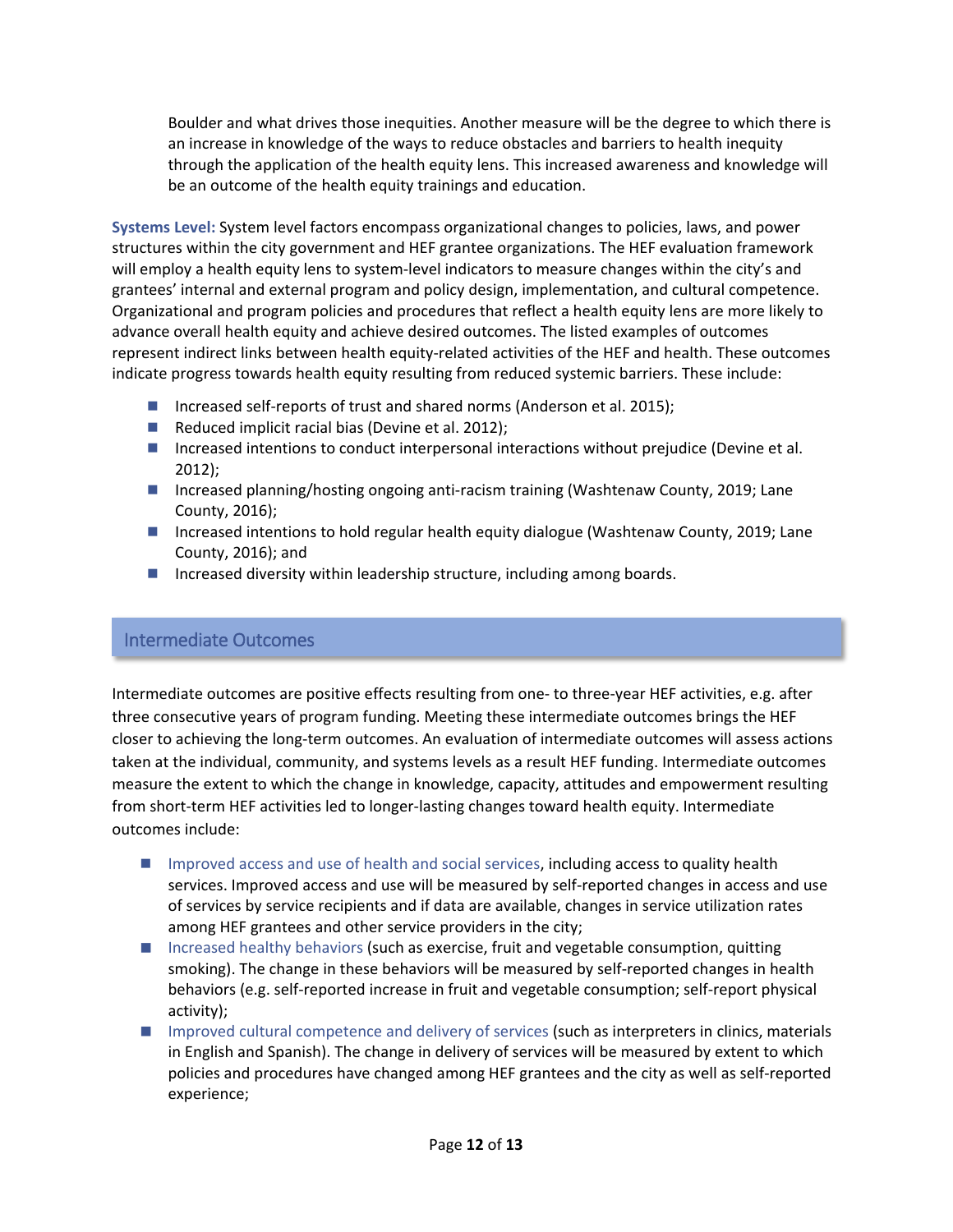- Greater integration and/or collaboration of services (such as use of health navigators/Promotores, health screening events in schools and worksites, multi-organizational planning). Greater integration of services will be measured by the number of collaborations and the extent to which they are cross-sector and deliver services to those experiencing health inequities and in particular, those who are not typically identified as experiencing health inequities. Additionally, greater integration and collaboration will be measured by the extent to which information and data are shared to accurately assess who is being served and identify strategies to connect with those not traditional identified as experiencing health inequities; and
- Greater inclusion of equity in organizational decision-making (such as including people of color on staff and boards of organizations or involving the community in decision making). Greater inclusion of equity in decision-making will be measured by the extent to which policies and procedures have changed among HEF grantees and the city and the extent to which the equity lens has been applied to the administration and delivery of HEF activities.

#### Long-Term Outcomes

Long-term outcomes are the positive effects of HEF activities that can be measured in eight- to ten years or longer. These outcomes include health improvements or systems-level SDOH changes. The HEF evaluation framework will include a description of the long-term outcomes and will consider whether alignment with HealthyPeople 2020 and 2030 goals is meaningful to the city.<sup>[7](#page-13-0)</sup> There are two types of potential outcome measures for long-term change.

One type is the change in selected outcomes among populations experiencing health inequities, with example indicators of change include:

- **Percentage reduction in child and adult obesity rates among people of color and low-income** community members;
- **Percentage reduction in older adults experiencing diabetes and high blood pressure;**
- Number of low-income and Latinx households with access to clean water;
- **Percentage increase in consumption fruits, vegetables and other healthy foods among children;** and
- **Percentage reduction in food insecurity among low-income individuals and families.**

The second type of change is an assessment of the size of gaps—in absolute and relative terms between disadvantaged and advantaged groups. For example, an indicator of change might be percent reduction in the gap between White and Hispanic adults who are obese.

<span id="page-13-0"></span> $7$  HealthyPeople has established evidence-based national health objectives with clear targets that allow us to monitor progress, motivate action, and guide efforts to improve health across the country. It establishes 10-year goals and targets at the national level. For more information, visit [https://www.cdc.gov/nchs/healthy\\_people/hp2020.htm](https://www.cdc.gov/nchs/healthy_people/hp2020.htm)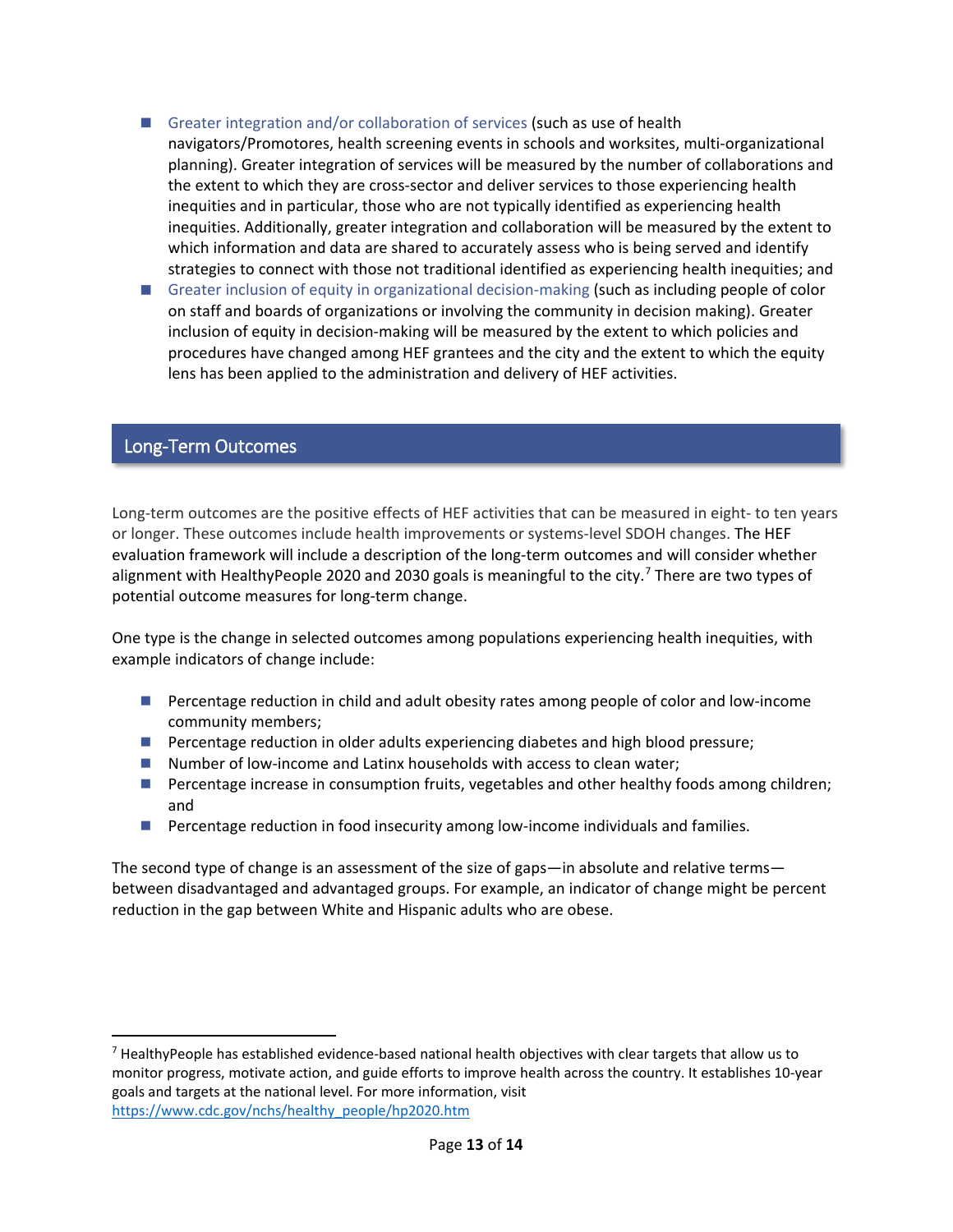<span id="page-14-0"></span>

| <b>Assumptions</b> |               |             |                |                        |                    |
|--------------------|---------------|-------------|----------------|------------------------|--------------------|
| <b>Equity Lens</b> | <b>Nealth</b> | Multi-Level | <b>Funding</b> | <b>Community Needs</b> | <b>Root Causes</b> |

<span id="page-14-1"></span>Assumptions are the clearly stated beliefs upon which the Theory of Change is based, including beliefs about the context in which the HEF is implemented. The evaluation framework will include measurements to understand the extent to which these assumptions remain true. The assumptions are described in more detail below in component four of the Theory of Change.

|                 |               | Context      |         |  |
|-----------------|---------------|--------------|---------|--|
| <b>Policies</b> | Culture/Norms | Demographics | Economy |  |

The context acknowledges the socio-economic or political circumstances or conditions in which the HEF is implemented. To some extent, any change in these factors may affect the activities and outcomes of the HEF, and vice versa. Context is described in more detail below in component two of the Theory of Change.

# Evaluation of Health Equity Initiatives and Activities

In 2019, the HEF evaluation framework will contain plans to identify key indicators of change, highlight data collection needs, and present protocols and tools to assess the extent to which the Theory of Change occurs. Specifically, the evaluation will define the outputs, short-term, intermediate, and longterm outcomes measures that grantees and other stakeholders of the HEF (e.g. the city, HEAC) will find meaningful and on which they will report. The framework will include technical assistance to HEF grantees to strengthen their evaluation skills. Ultimately, the evaluation framework will consider the three levels of impact – individual, community, and systems – to assess improved access to healthy foods, reduced food insecurity, increased physical activity, and reduced health disparities caused by systemic inequity.

#### Sugar Sweetened Beverage Product Distribution Tax

The Sugar Sweetened Beverage Product Distribution Tax is the source for HEF investments and administrative activities. The tax legislative intent defines the health equity purpose for HEF investments. Any changes in the tax legislative intent would necessarily result in modification to the HEF Theory of Change.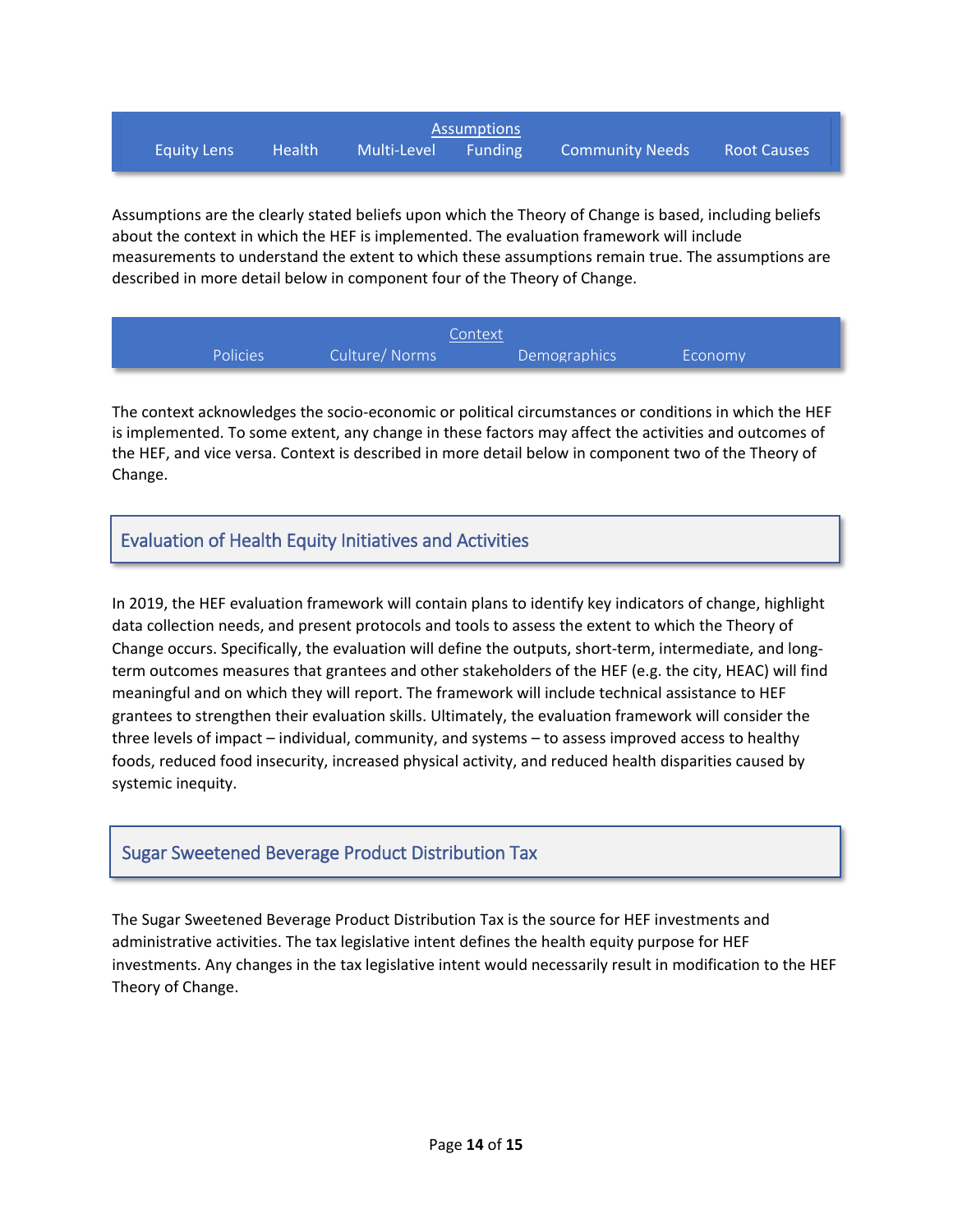# <span id="page-15-0"></span>COMPONENT TWO: CONTEXT

Context describes the circumstances in which the HEF is being implemented. A change in circumstances or context has the potential to effect activities and outcomes of the HEF, and vice versa. The components of context explored in this section include population demographics, culture and norms, policies and other initiatives, and economic factors. Each of these components has an individual, as well as interrelated, effect on health equity in the community.

## Population Demographics

The American Community Survey provides 2015 five-year estimates regarding the city of Boulder metropolitan statistics. Among a number of demographics variables described in Table Three, the city is largely made up of individuals of White race and ethnicity at 81.5 percent of the city population, followed by individuals of Hispanic or Latino origin at approximately nine percent. Households below poverty level make up five percent of the city population, with just about four percent of households using Supplemental Nutrition Assistance Program (SNAP) benefit. Approximately, 13 percent of households are limited English, Spanish-speaking.

| <b>Demographic Variable</b>                  | <b>Percent of City Population</b> |
|----------------------------------------------|-----------------------------------|
| Number of individuals over age 60            | 14.9                              |
| Individuals living with a disability         | 6.7                               |
| Black/African American                       |                                   |
| White                                        | 81.5                              |
| Hispanic or Latino origin                    | 9.2                               |
| Households using SNAP                        | 3.9                               |
| Households below poverty level               | 5.1                               |
| Limited English, Spanish-speaking households | 13                                |

**Table Three. Demographics for the City of Boulder**

#### Culture and Norms

Boulder is typically described using words like active, open minded, and affluent among those community members who participated in stakeholder engagement activities for the development of the Theory of Change. Focus group participants described Boulder as happy, green, beautiful, and mostly clean. These qualities can be leveraged to positively influence health equity. During the 2018 HEF Summit, participants discussed existing efforts to advance health equity in Boulder. Their responses included: the health care community agency initiatives; education and school district programs; the collaborative spirit of community; food programs; regional affordable housing plan and rapid rehousing programs; early childhood programs; in-home services; a supportive law enforcement; and minority community resources.

Stakeholders also identified potential challenges to furthering health equity in the city. It was identified that the level of support for and acknowledgement of health equity may be a barrier to advancing health equity. There was a notion of a "façade of support" among some Boulder residents. Participants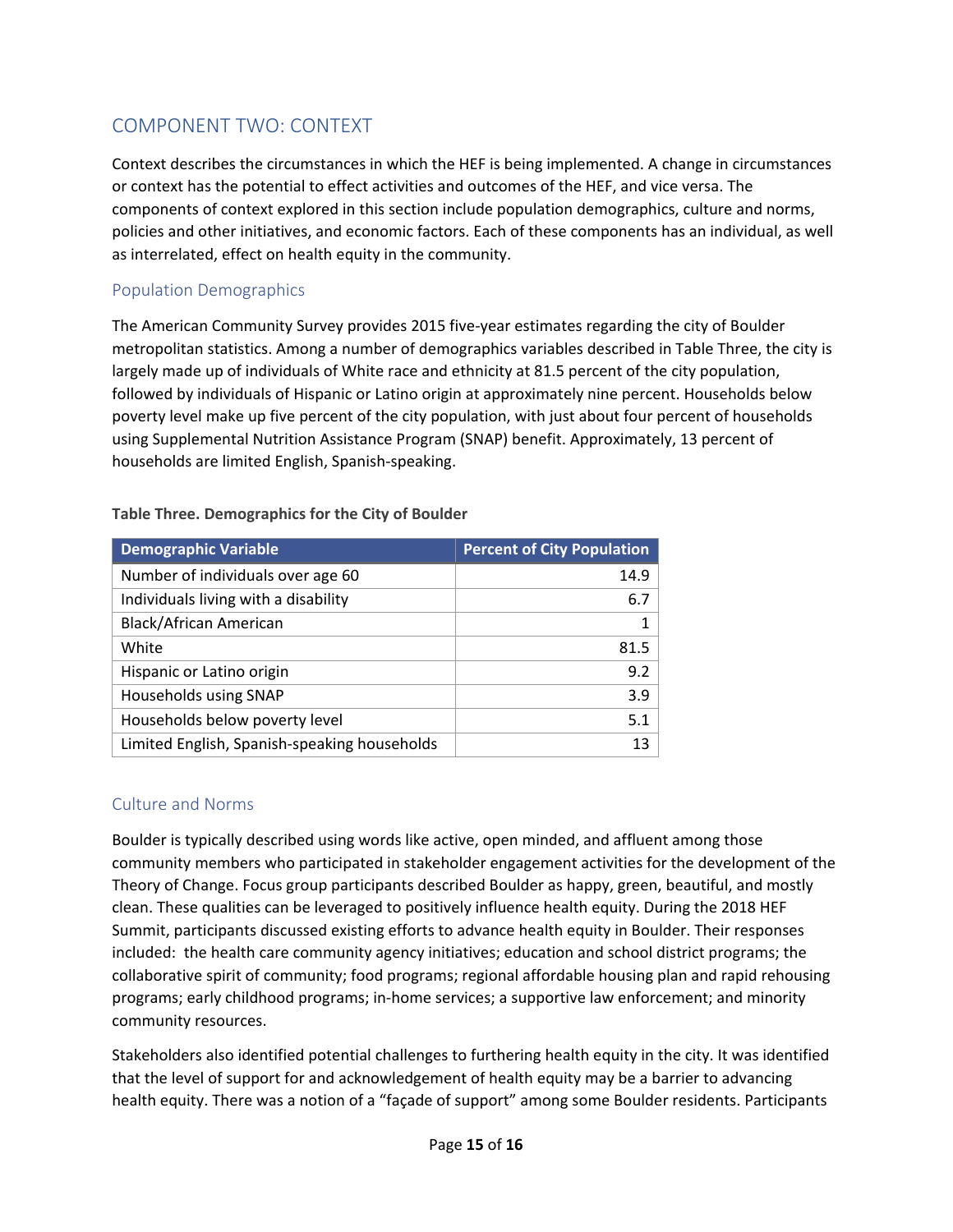stated, "People (i.e. the community) likes the idea of equity, but not everyone is willing to actually do the work", and "…people are not open to affordable housing. Participation and willingness to act for common good, such as housing, is lacking in this area." One participant also stated that Boulder is a prideful community and at times pride "leads to [an] inability to see and acknowledge gaps in the community". There was a sense among the community that individuals do not recognize gaps in health equity and therefore, do not acknowledge that anything needs to be done to address those gaps. These, and other cultural norms and beliefs must be considered and addressed when preparing for the next iteration of the HEF work.

Another finding from the discussions at the 2018 HEF Summit and focus groups was that a top driver of health inequity in Boulder is "othering" (i.e., to view or treat a person or group of people as intrinsically different from oneself). In the discussions, othering was described as: language barriers, not feeling a part of the community, people of color not feeling welcome, lack of cultural competence and bilingual staff at some local agencies, little integration of Latinx and other populations, education gap between wealthy and non-wealthy, extreme viewpoints of health and physical activity not inclusive or relatable to minority populations, physical activities not accessible due to cost and also not culturally relevant/approachable. Another way to describe this is systemic racism, which is defined as the policies and practices entrenched in established institutions, which result in the exclusion or promotion of designated groups. It differs from overt discrimination in that no individual intent is necessary. Systemic racism is not unique to the city. It is prevalent all over the United States and world.

#### Policies and Initiatives Impacting Health Equity

In the city, there are many policies and initiatives in place that impact health equity both directly or indirectly as well as both positively or negatively. There are opportunities for advancing health equity across many sectors, including transportation, housing, childcare, wage and income, and land use sectors. Moreover, cross-sector collaboration is critical to the success of heath equity. Of note among efforts intentionally confronting health inequity are the Race Equity Initiative<sup>[8](#page-16-0)</sup>, the Human Services Strategy, and the Homelessness Strategy<sup>[9](#page-16-1)</sup>. The Race Equity Initiative is a partnership between the city and the Government Alliance on Race and Equity (GARE) that is intentionally focused on race and the development of a framework for equity that can be applied to other marginalized groups. The Human Services Strategy is an effort to identify the City's human services goals and priorities; clarify the City's role in providing human services; identify new or expanded community partnerships to leverage and coordinate resources and services to the community; and align City investments in human service with priorities and goals as a funder, services provider and community partner. The Homelessness Strategy is a city-wide effort to create a plan to address homelessness in coordination with other regional homelessness efforts.

# Physical Barriers

The conversations with HEF grantees and those they serve provided insight into the experience of community members committed to improving health and health equity, as well as the lived experiences of community members themselves. Findings from these discussions show that lack of access to quality

<span id="page-16-1"></span><span id="page-16-0"></span><sup>&</sup>lt;sup>8</sup> To learn more about Race Equity Initiative, visi[t https://bouldercolorado.gov/pages/racial-equity-project-3](https://bouldercolorado.gov/pages/racial-equity-project-3) 9 To learn more about Homelessness Strategy, visit [https://bouldercolorado.gov/homelessness/homelessness](https://bouldercolorado.gov/homelessness/homelessness-strategy)[strategy](https://bouldercolorado.gov/homelessness/homelessness-strategy)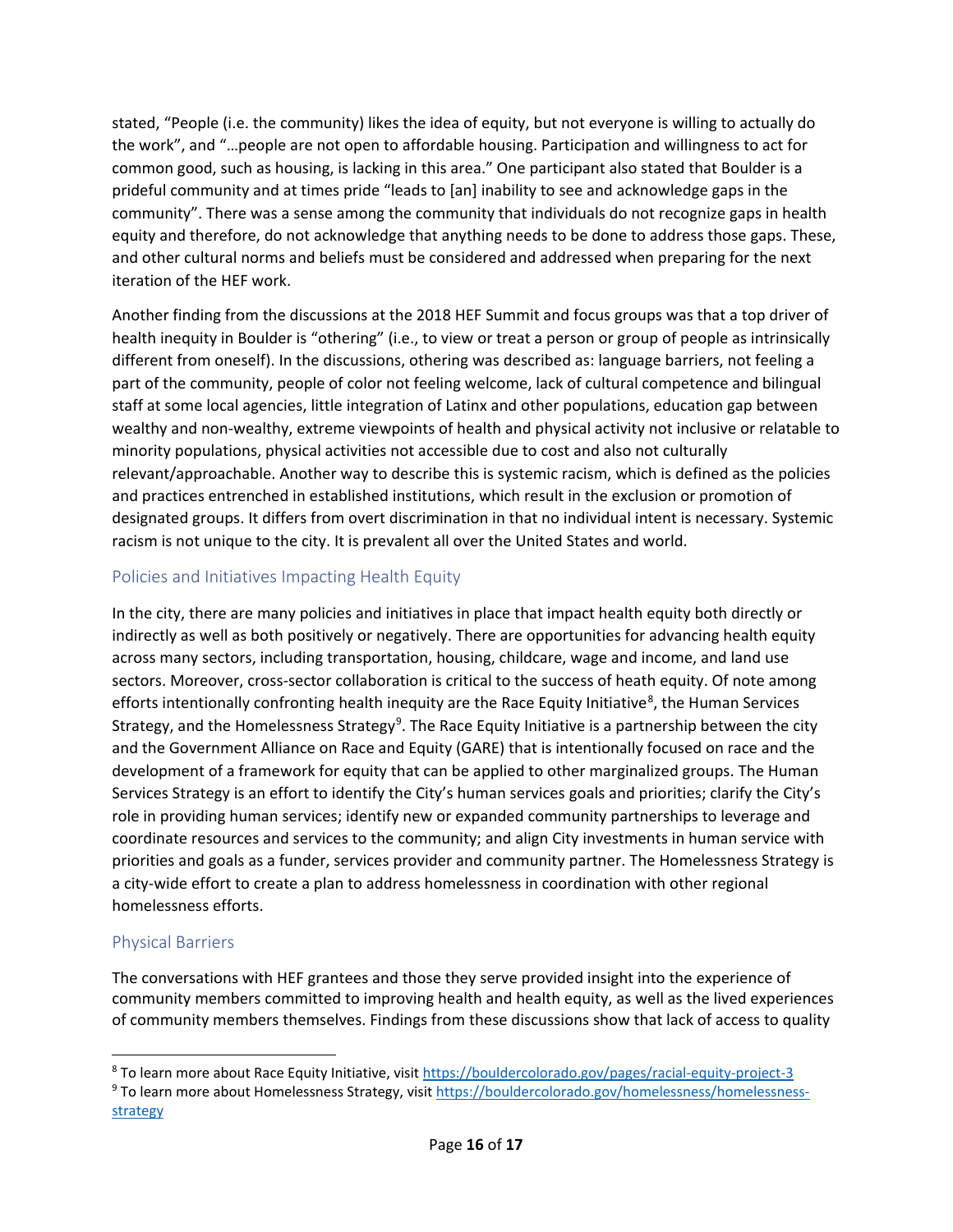health services, housing issues including cost and policies (such as an inability to access services due to living just outside city boundaries), lack of clean drinking water, cost and accessibility of healthy food, and transportation are among the physical barriers to health equity in the community. The Robert Wood Johnson Foundation County Health Rankings presents three indicators that provide data on the potential physical barriers faced by city residents who experience health inequity and support what was heard in the community focus group discussions.<sup>[10](#page-17-0)</sup> These include:

- Food Environment Index:  $11$  8.2
	- $\circ$  The food environment index combines two measures of food access: the percentage of the population that is low-income and has low access to a grocery store, and the percentage of the population that did not have access to a reliable source of food during the past year (food insecurity). A ranking of 8.2 in Boulder is better than the United States and similar to Colorado. The index ranges from zero (worst) to 10 (best) and equally weights the two measures.
- Social and Economic Factors Ranking:  $12$  14
	- o While Boulder's ranking of 14 falls within the best quartile of counties across the United States, this ranking has worsened since 2014, from when it had a higher ranking of three. The ranking is based on a summary composite score calculated from the following measures: high school graduation, some college, unemployment, children in poverty, income inequality, children in single-parent households, social associations, violent crime rate, and injury death.
- Physical environment ranking:  $^{13}$  $^{13}$  $^{13}$  53
	- $\circ$  A ranking of 53 is low compared to other Colorado counties and is in the worst quartile (high ranking is one and two) overall. The ranking is based on a summary composite score calculated from the following measures: daily fine particulate matter, drinking water violations, severe housing problems, driving alone to work, and long commute while driving alone

<span id="page-17-0"></span><sup>&</sup>lt;sup>10</sup> County Health Rankings and Roadmaps, available a[t http://www.countyhealthrankings.org/explore-health-rankings](http://www.countyhealthrankings.org/explore-health-rankings)

<span id="page-17-1"></span><sup>&</sup>lt;sup>11</sup> A lack of access to healthy foods is often a significant barrier to healthy eating habits. Low-income and underserved areas often have limited numbers of stores that sell healthy foods. People living farther away from grocery stores are less likely to access healthy food options on a regular basis and thus more likely to consume foods which are readily available at convenience stores and fast food outlets. Food insecurity, defined as limited availability or uncertain ability to access nutritionally adequate foods, is associated with chronic health problems including diabetes, heart disease, high blood pressure, hyperlipidemia, obesity, and mental health issues including major depression.

<span id="page-17-3"></span><span id="page-17-2"></span> $12$  Social and economic factors strongly influence the health of the individual and community. Studies repeatedly show a strong correlation between socioeconomic status and health outcomes. Understanding how a community compares to surrounding areas in terms of key social indicators such as educational attainment and crimes rates as well as understanding the comparative economic status of a community is necessary to determine the types of community health programs needed.  $13$  The physical environment includes all of the parts of where we live and work (e.g., homes, buildings, streets, and parks). The environment influences a person's level of physical activity and ability to have healthy lifestyle behaviors. For example, inaccessible or nonexistent sidewalks or walking paths increase sedentary habits. These habits contribute to obesity, cardiovascular disease, and diabetes. Other factors that contribute to healthy lifestyle behaviors are access to grocery stores and farmer's markets, recreation facilities, and the presence of a clean and safe physical environment.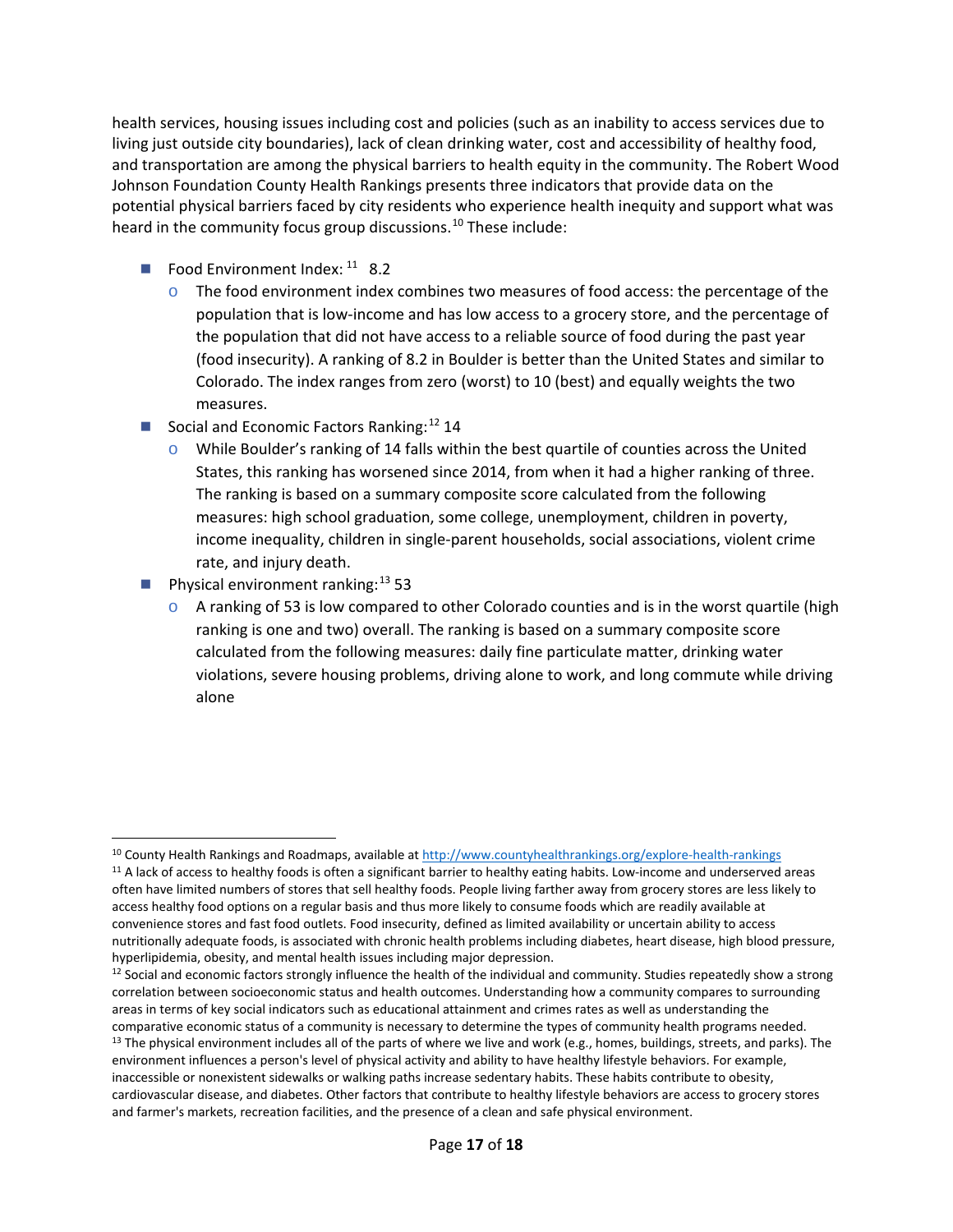# <span id="page-18-0"></span>COMPONENT THREE: UNINTENDED RESULTS

This Theory of Change component considers the potential unanticipated positive or negative results of the HEF investments. Unanticipated results may also be considered "indirect" in that the HEF may not directly impact an outcome but through its work, it indirectly brings about desired outcomes. For example, the HEF is limited to influencing those organizations receiving HEF dollars. However, through capacity building efforts such as health equity education and training, evaluation, and facilitating strategic multi-sector partnership among those grantees, the HEF has potential to indirectly impact the community at large through the work of those they fund and other stakeholders.

The following are examples of intended HEF results, as described in the logic model:

- Improved access and use of health and social services (such as mobile health screenings, transit to doctor's appointments, Meals on Wheels deliveries) by those populations within the city who experience health inequities. This includes access to quality health services. Members of focus groups expressed that they know where to go for services but have very limited choice in places they can go for services that are both affordable and of high quality;
- **Increased healthy behaviors (such as exercise, fruit and vegetable consumption, quitting** smoking) among those experiencing health inequities;
- **Improved cultural competence and delivery of services (such as interpreters in clinics,** educational materials in English and Spanish) by those providing services to those experiencing health inequities;
- Greater integration and/or collaboration of services (such as use of health navigators/Promotores, health screening events in schools and worksites, multi-organizational planning) to address the complexity of a person experiencing health inequities in how and whether they benefit from services provided in part due to HEF investments. Collaboration of services will also help to ensure that all individuals experiencing health inequities will be identified and served, rather than those that are frequently outreached and currently known; and
- Greater inclusion of equity in organizational decision-making (such as including people of color on staff and boards of organizations or involving the community in decision making) to begin to address the systemic barriers to health equity, such as organizational and city policies, laws, and power structures.

One example of an unintended positive result of the HEF is that HEF grantee organizations leverage new funding opportunities because of increased capacity to apply the health equity lens to their work. Many philanthropic organizations are prioritizing equity, including health equity, in their funding initiatives.<sup>[14](#page-18-1)</sup> Organizations that have the capacity to show they are intentionally working toward greater equity in communities and understand what that means will attract these new dollars.

The potential unintended negative results of the HEF might be that grantees unable to meet the terms of their HEF contracts, such as expectations for evaluation activities, risk being ineligible for future funding. The Theory of Change outlines a focus on capacity building, including evaluation, among HEF

<span id="page-18-1"></span> <sup>14</sup> Funders' Support of Health Equity. Health Affairs, Vol 37 (3). Available at https://www.healthaffairs.org/doi/full/10.1377/hlthaff.2018.0088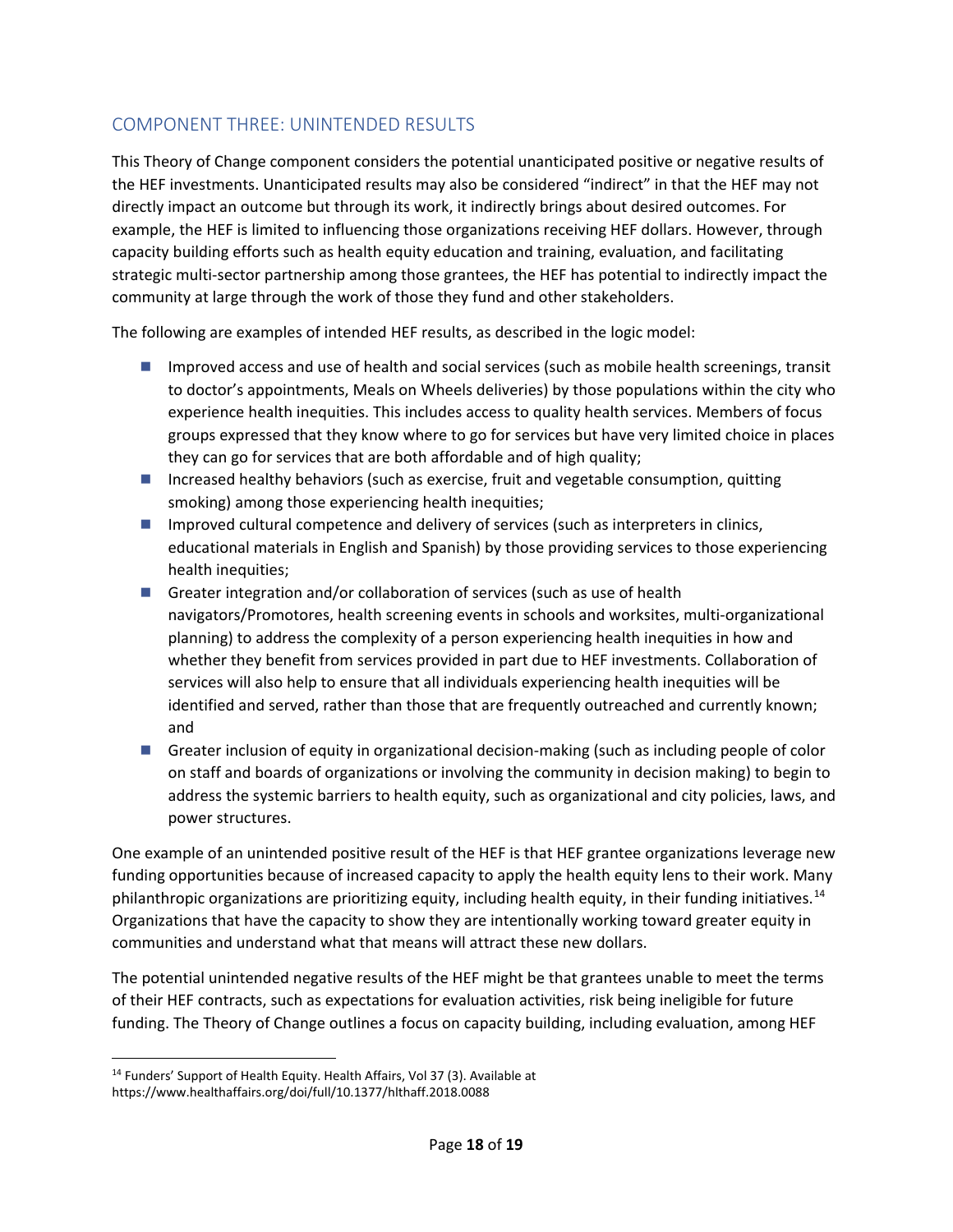grantees to manage this unintended result. A second unintended negative result that will be important to monitor is if grantees lacking inclusivity and equity within their organizations, they may not achieve their program outcomes or lose credibility among the population they serve. To manage this potential challenge, the city may provide equity training and education to grantees and community partners.

## <span id="page-19-0"></span>COMPONENT FOUR: ASSUMPTIONS

Assumptions are the clearly stated beliefs upon which the Theory of Change is based, including beliefs about the context in which the HEF is implemented, and regarding the cause-effect relationships shown in the logic model. The following assumptions underlay the HEF's Theory of Change.

#### Assumption One: Application of the Equity Lens

The Theory of Change assumes that the HEF implements activities with a health equity lens. Consistent application of a health-equity lens will bring about the following kinds of community changes which may directly or indirectly result in positive impacts of HEF investments:

- Greater community awareness of and action that will advance health equity;
- **Strengthened community resources and** capacity in health promotion and disease prevention that are responsive to the needs of the community;
- Greater community organizing and actions that address SDOH;

#### **Figure Two. Applying the Equity Lens**

**Investigate:** Understand who is being served and their needs.

**Act:** Design and implement programs/policies with health equity in mind.

**Connect:** Identify strategic partnerships for delivery/implementation of programs/ policies; Connect with those most impacted.

**Sustain:** Identify strategies to sustain the impact of HEF investments.

- Greater individual empowerment, as demonstrated by an individual's capacity to make choices and transform those choices into desired actions and outcomes; and
- Greater community empowerment to create an environment in which individuals can (and chose to) seize new opportunities, including the ability to develop new or strengthen existing skills, abilities, processes, and resources regarding health equity.

#### Assumption Two: Health

Investments made by the HEF in social services and public health result in better health outcome. [15](#page-19-1)

#### Assumption Three: Multi-Level

Investments made by the HEF work in one of three ways to advance health equity at the individual, community, and systems level: 1) change social norms, 2) develop capacity for health equity work, and 3) increase opportunities and/or removing barriers to health equity for those experience health inequities.

<span id="page-19-1"></span> <sup>15</sup> Bradley, E. H., M. Canavan, E. Rogan, K. Talbert-Slagle, C. Ndumele, L. Taylor, and L. A. Curry. 2016. Variation in health outcomes: The role of spending on social services, public health, and health care, 2000–09. Health Affairs 35(5):760–768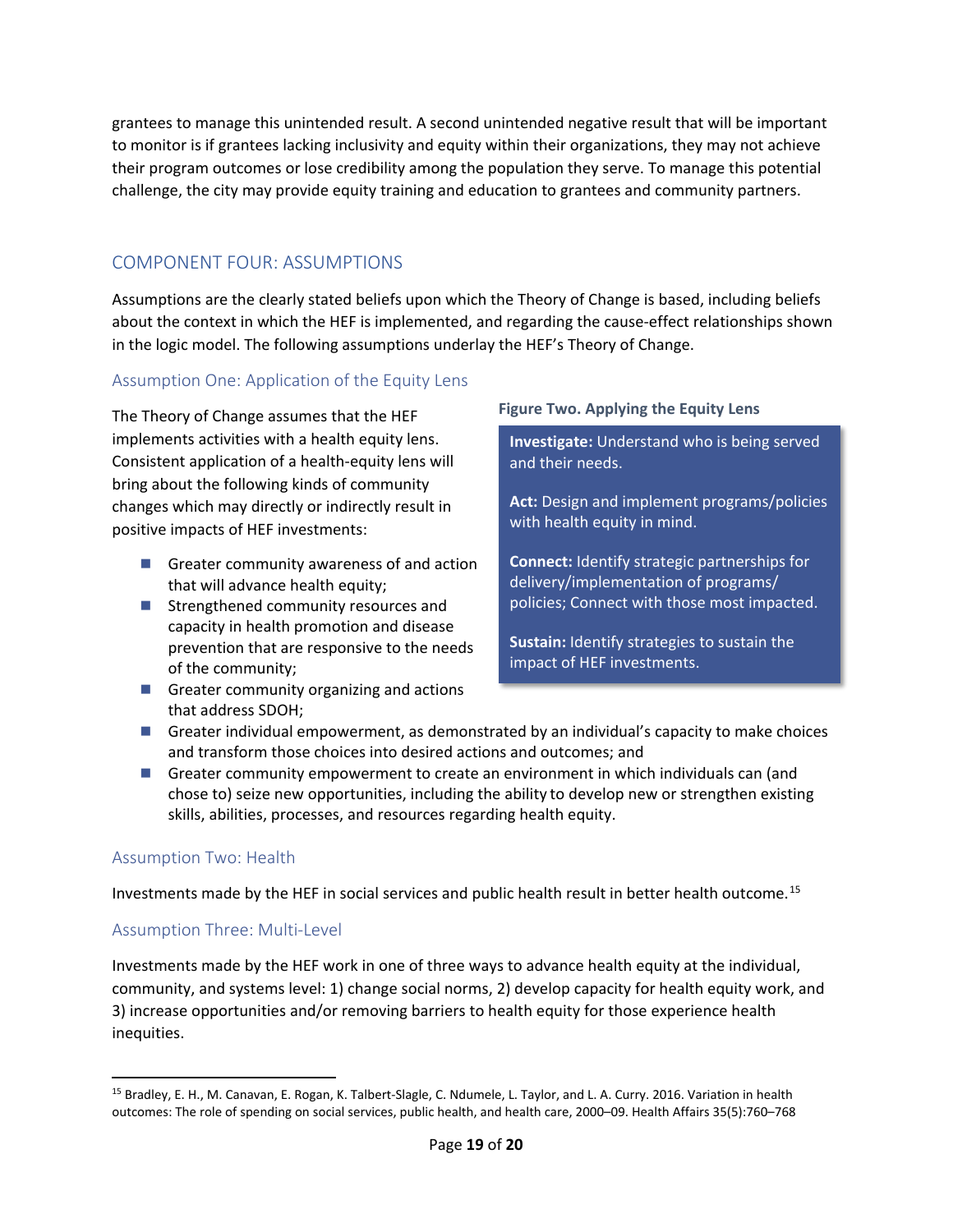#### Assumption Four: Funding

The HEF can fund programs over a period of time as opposed to one-time funding. Long-term funding streams supports consistent service and program delivery as well as evaluation to measure intermediate and long-term impact of the HEF.

#### Assumption Five: Community Needs

The HEF funds programs that address immediate needs of individuals and families experiencing health inequities as defined by community stakeholder engagement.

#### Assumption Six: Root Cause

The HEF funds programs that seek to solve root causes of health inequities.

# <span id="page-20-0"></span>COMPONENT FIVE: COMMUNITY ENGAGEMENT

The Theory of Change defines community engagement as "the process of working collaboratively with and through groups of people affiliated by geographic proximity, special interest or similar situations to address issues affecting the well-being of those people." It "involves partnerships and coalitions that help mobilize resources and influence systems, change relationships among partners, and serve as a catalyst for changing policies, programs and practices."[16](#page-20-1)

Community engagement considers how people experiencing health inequities become engaged in the HEF and/or any of the projects, programs or policies that may impact them. Considerations for community engagement include the following:

- **Each community, even within the city context, is unique. Communities have different disparities,** different needs, and different desires. They are unique in their values, resources, and sources of power. They are experts on their own lived experience. The imperative of community input, voice, power, and control in addressing health disparities cannot be overstated;
- Community-based solutions cannot act in isolation. Policies to address structural inequities are vitally important and set the context in which community-based solutions can or cannot function;
- The HEF can impact community engagement at the grantee level by supporting and building the capacity of grantees to engage with the communities they serve to better understand their cultural norms, desires, and needs; and
- **Community engagement is directly linked to sustainability as many funders emphasize** community-defined programs and interventions.

During the focus groups, participants were asked if local service providers and organizations outreach them to provide input on program design or service delivery. The overwhelming answer was, "no." It is important that space is made for community members to contribute to the systems-level discussions regarding community-based solutions if these solutions are expected to be used and sustained. Some

<span id="page-20-1"></span><sup>&</sup>lt;sup>16</sup> Principles of Community Engagement, CDC/ATSDR Committee on Community Engagement, Retrieved May 2, 2011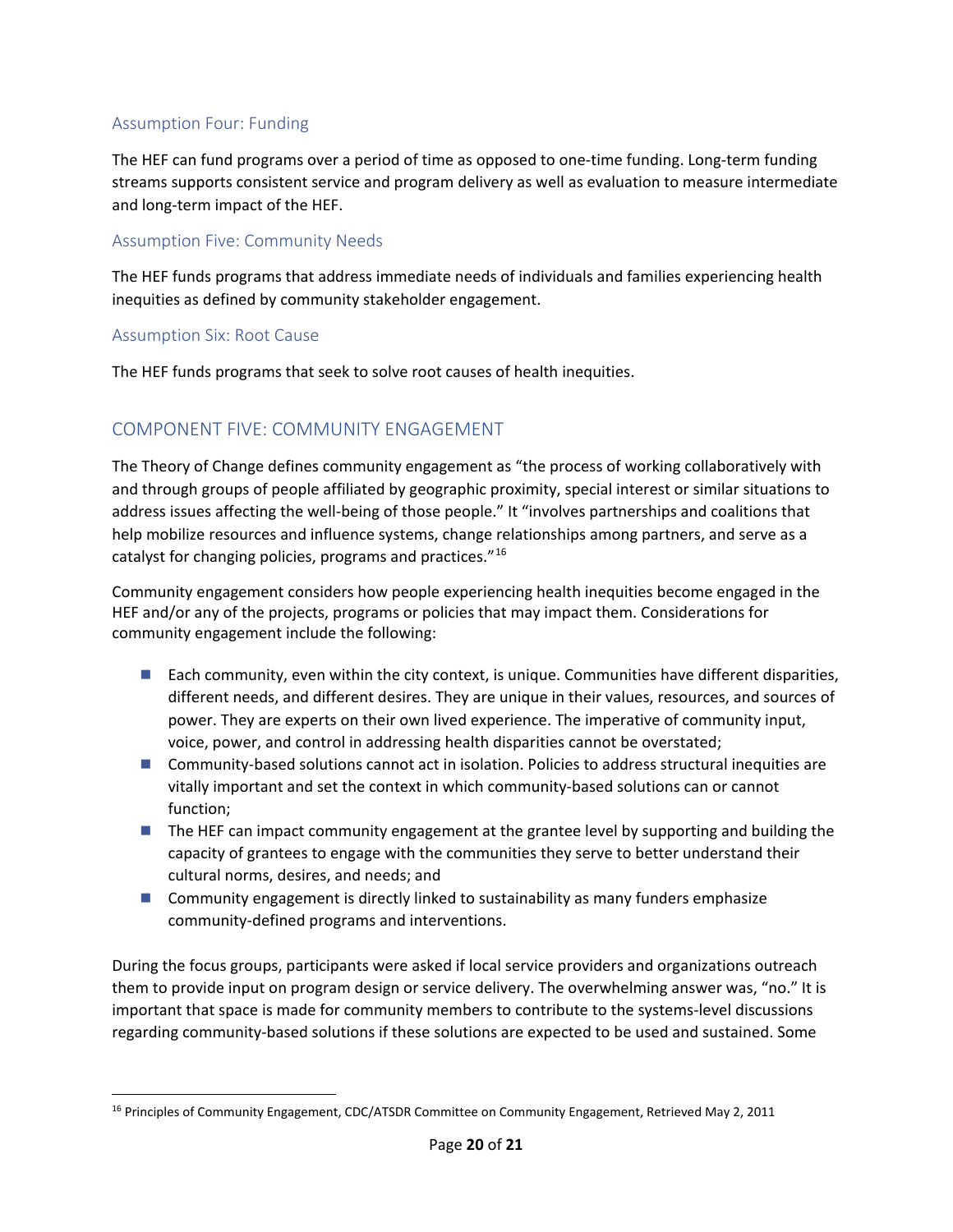best practices that currently guide HEF's decision-making and support for community engagement include:

- **Conduct a thorough assessment of community needs and resources, gathering and analyzing** quantitative data (surveys, vital statistics, national data to compare with local) and qualitative data (from focus groups, interviews, observation);
- Address the community system, not just the individual. The burden should not solely be on the individual to make a change but rather the community and the systems it works within must be willing make changes to help reduce barriers and obstacles facing individuals when making choices about their health and wellness;
- Ensure initiative is culturally appropriate by including community members in the discussions of program design and implementation;
- Use coalitions/advisory groups effectively from the beginning to the end of the initiative; and
- **E** Ensure representation by including people of color and members of the community on organizational boards and staff.

The HEF evaluation framework will seek to establish greater capacity among HEF grantees to engage the communities they serve at all levels of the decision-making process by providing technical assistance and other resources.

# <span id="page-21-0"></span>COMPONENT SIX: SUSTAINABILITY

Sustainability takes into consideration how HEF outcomes will be sustained beyond HEF funding for a long-lasting impact. Sustainability will be measured by the extent to which key elements are in place at the individual, community, and systems levels to sustain those outcomes. Specifically, sustainability of HEF investments is measured by both the City's and past and current grantees' capacities to implement their work with a health equity lens and report that impact in a meaningful way to stakeholders. One tangible outcome of the HEF will be grantees capacity to advance health equity in the work they do beyond HEF support. Additionally, this new capacity may also lead to increased attractiveness of these grantees to other funders of health equity.

There are best practices to consider when thinking about building capacity for and sustaining health equity work. These best practices are a priority for the HEF and are factored into its Theory of Change. These best practices include:

- **Building the capacity of community-led organizations to design programs and services from a** community-defined and led approach through community engagement;
- **E** Educating grantees about cultural competence and how to design and deliver services with cultural competence to improve access and quality of those services;
- **Articulating and funding strategies that aim to address race-related stressors and racism in** tandem with reducing health disparities;
- **E** Educating grantees on health equity and how to integrate equity into their own internal policies and practices (e.g. equitable hiring practices; equity and inclusion (not just diversity) in leadership);
- **Funding programs and interventions that consider SDOH, such as food and housing inequities,** that are root causes of health inequities in the city; and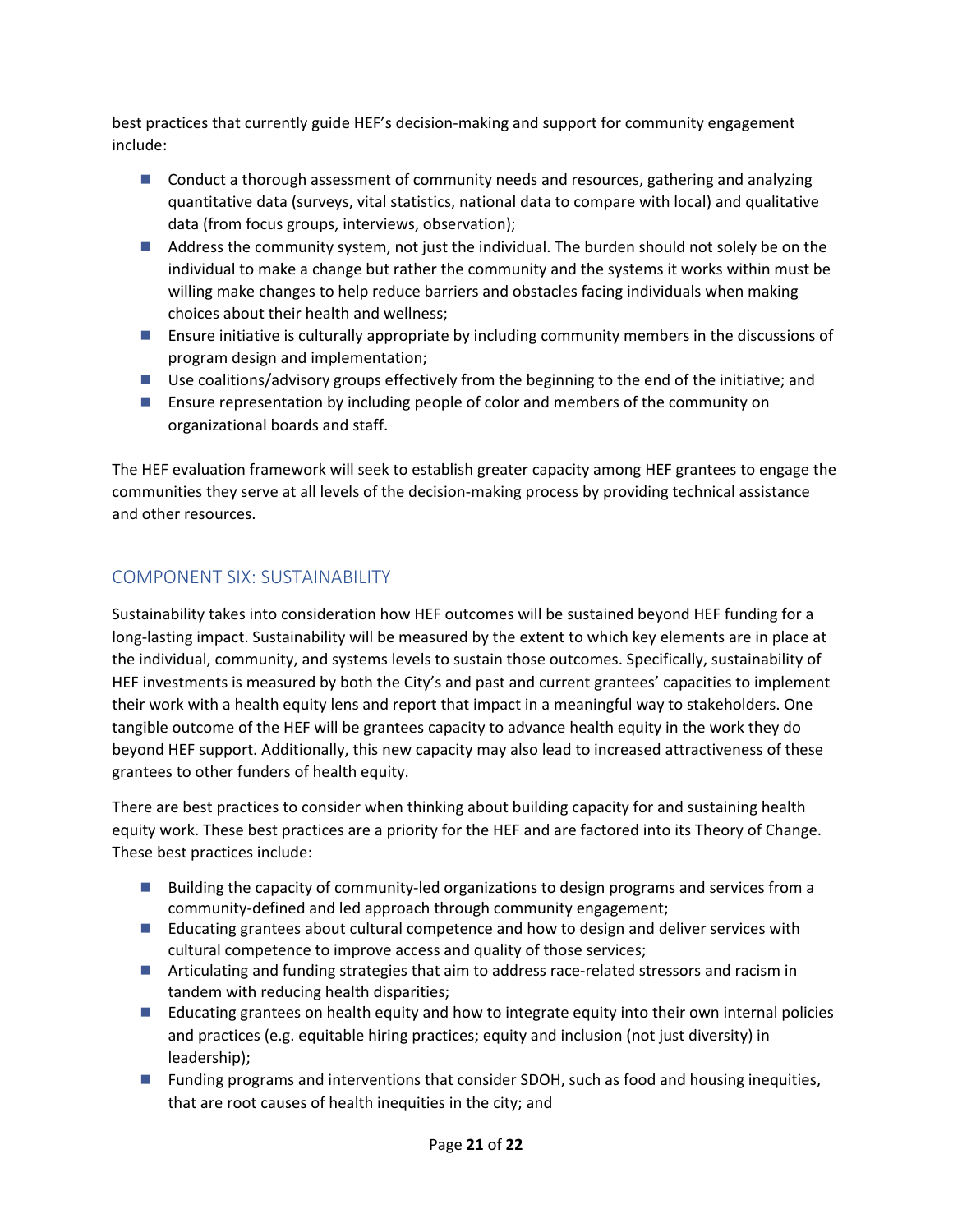**Recognizing the numerous other efforts in the community working to advance health equity** (knowingly or unknowingly).

Lastly, evaluation is a critical component of effective programming and sustainability. Evaluation allows for improvement in program design and implementation, as well as demonstration of program impact. It is crucial to increase the capacity of grantee organizations to evaluate their programming to demonstrate not only their individual impact but also the collective impact of the HEF. It is important to note that health equity work can be especially challenging to evaluate as it requires constant monitoring, and many disparities will take many years to impact. Development of short- and intermediate-term, measurable goals is key to demonstrating effectiveness of health equity programming and will be a focus of the HEF evaluation framework. [17](#page-22-1)

<span id="page-22-1"></span><span id="page-22-0"></span><sup>&</sup>lt;sup>17</sup> Robert Wood Johnson Foundation 2017, "What is Health Equity? And What Difference Does a Definition Make?", Retrieved September 24, 2018.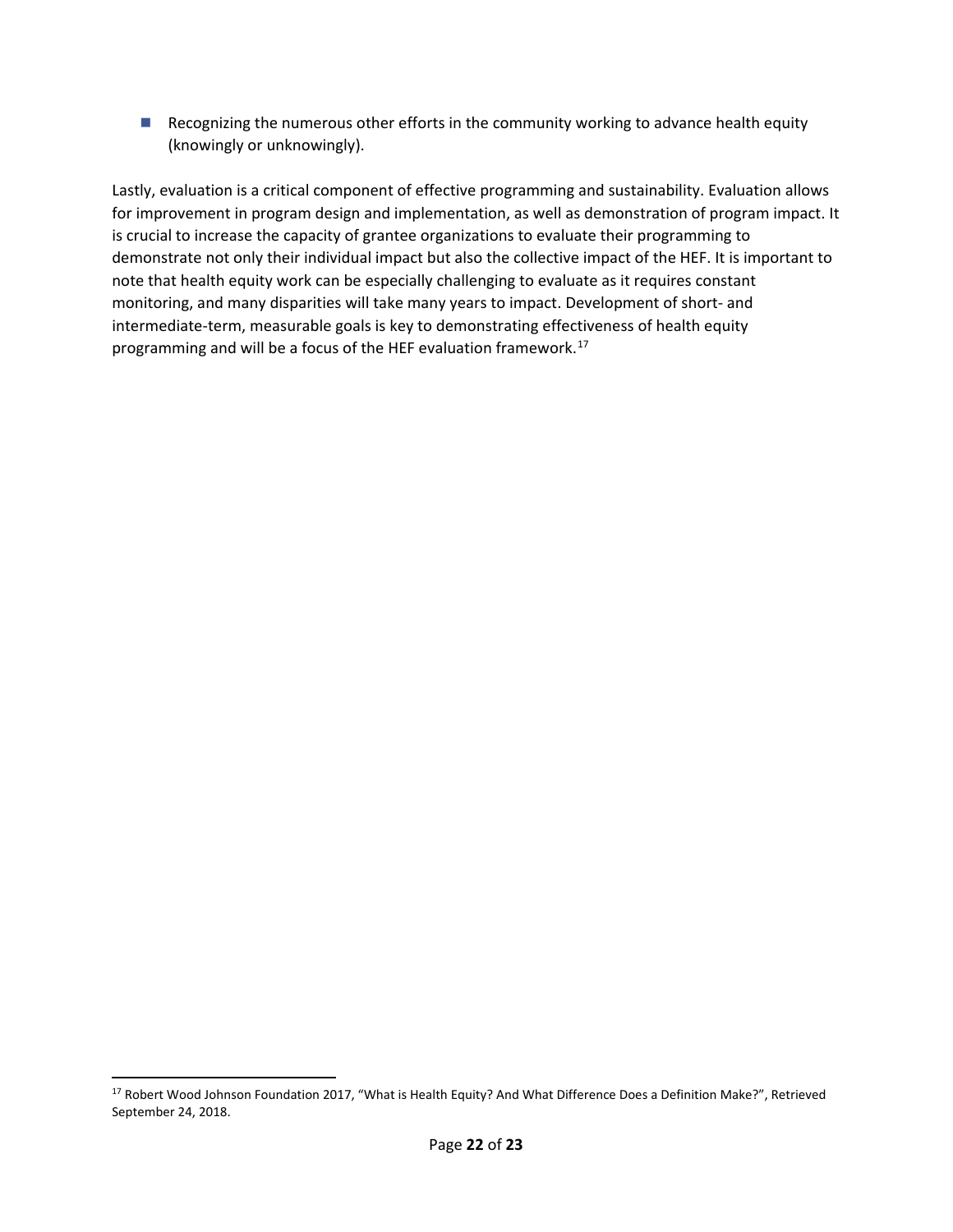# **REFERENCES**

- Abeykoon, A. H., Engler-Stringer, R., & Muhajarine, N. (2017). Health-related outcomes of new grocery store interventions: a systematic review. *Public Health Nutrition*, *20*(12), 2236–2248. <https://doi.org/10.1017/S1368980017000933>
- Ahn, S., Lee, J., Bartlett-Prescott, J., Carson, L., Post, L., & Ward, K. D. (2017). Evaluation of a Behavioral Intervention With Multiple Components Among Low-Income and Uninsured Adults With Obesity and Diabetes. *American Journal of Health Promotion*, *32*(2), 409–422. <https://doi.org/10.1177/0890117117696250>
- Anderson, L. M., Adeney, K. L., Shinn, C., Safranek, S., Buckner-Brown, J., & Krause, L. K. (2015). Community coalition-driven interventions to reduce health disparities among racial and ethnic minority populations. *Cochrane Database of Systematic Reviews*, (6).
- Bell, J. F., Wilson, J. S., & Liu, G. C. (2008). Neighborhood Greenness and 2-Year Changes in Body Mass Index of Children and Youth. *American Journal of Preventive Medicine*, *35*(6), 547–553. <https://doi.org/10.1016/j.amepre.2008.07.006>
- Bergstrom, D., Rose, K., Olinger, J., & Holley, K. (2012). The community engagement guide for sustainable communities.(). *Policy Link*.
- Brach, C., & Fraser, I. (2000). Can cultural competency reduce racial and ethnic health disparities? A review and conceptual model. *Medical Care Research and Review : MCRR*, *57 Suppl 1*(Suppl 1), 181–217.<https://doi.org/10.1177/1077558700057001S09>
- Culler, C. S., Kotelchuck, M., Declercq, E., Kuhlthau, K., Jones, K., & Yoder, K. M. (2017). A School-Based Dental Program Evaluation: Comparison to the Massachusetts Statewide Survey. *Journal of School Health*, *87*(10), 784–789.
- Curren, R., Nelson, J., Marsh, D., Noor, S., & Liu, N. (2016). *Racial Equity Action Plans: A How-to Manual*. University of California, Berkeley: Haas Institute for a Fair and Inclusive Society.
- Devine, P. G., Forscher, P. S., Austin, A. J., & Cox, W. T. (2012). Long-term reduction in implicit race bias: A prejudice habit-breaking intervention. *Journal of Experimental Social Psychology*, *48*(6), 1267– 1278.
- Durand, M.-A., Carpenter, L., Dolan, H., Bravo, P., Mann, M., Bunn, F., & Elwyn, G. (2014). Do interventions designed to support shared decision-making reduce health inequalities? A systematic review and meta-analysis. *PloS One*, *9*(4), e94670.
- Forde, S. D., Lee, D. S., Mills, C., & Frisby, W. (2015). Moving towards social inclusion: Manager and staff perspectives on an award winning community sport and recreation program for immigrants. *Managing Sport for Social Change*, *18*(1), 126–138.<https://doi.org/10.1016/j.smr.2014.02.002>
- Franckle, R., Adler, R., & Davison, K. (2014). Accelerated weight gain among children during summer versus school year and related racial/ethnic disparities: a systematic review. *Preventing Chronic Disease*, *11*, E101–E101[. https://doi.org/10.5888/pcd11.130355](https://doi.org/10.5888/pcd11.130355)
- Gibson, M., Petticrew, M., Bambra, C., Sowden, A. J., Wright, K. E., & Whitehead, M. (2011). Housing and health inequalities: A synthesis of systematic reviews of interventions aimed at different pathways linking housing and health. *Health Geographies of Voluntarism*, *17*(1), 175–184. <https://doi.org/10.1016/j.healthplace.2010.09.011>
- Hector, D., Edwards, S., Gale, J., & Ryan, H. (2017). Achieving equity in Crunch&Sip®: a pilot intervention of supplementary free fruit and vegetables in NSW classrooms. *Health Promotion Journal of Australia*, *28*(3), 238–242. Retrieved from<https://doi.org/10.1071/HE16095>
- Husk, K., Lovell, R., Cooper, C., & Garside, R. (2013). Participation in environmental enhancement and conservation activities for health and well-being in adults (intervention protocol).